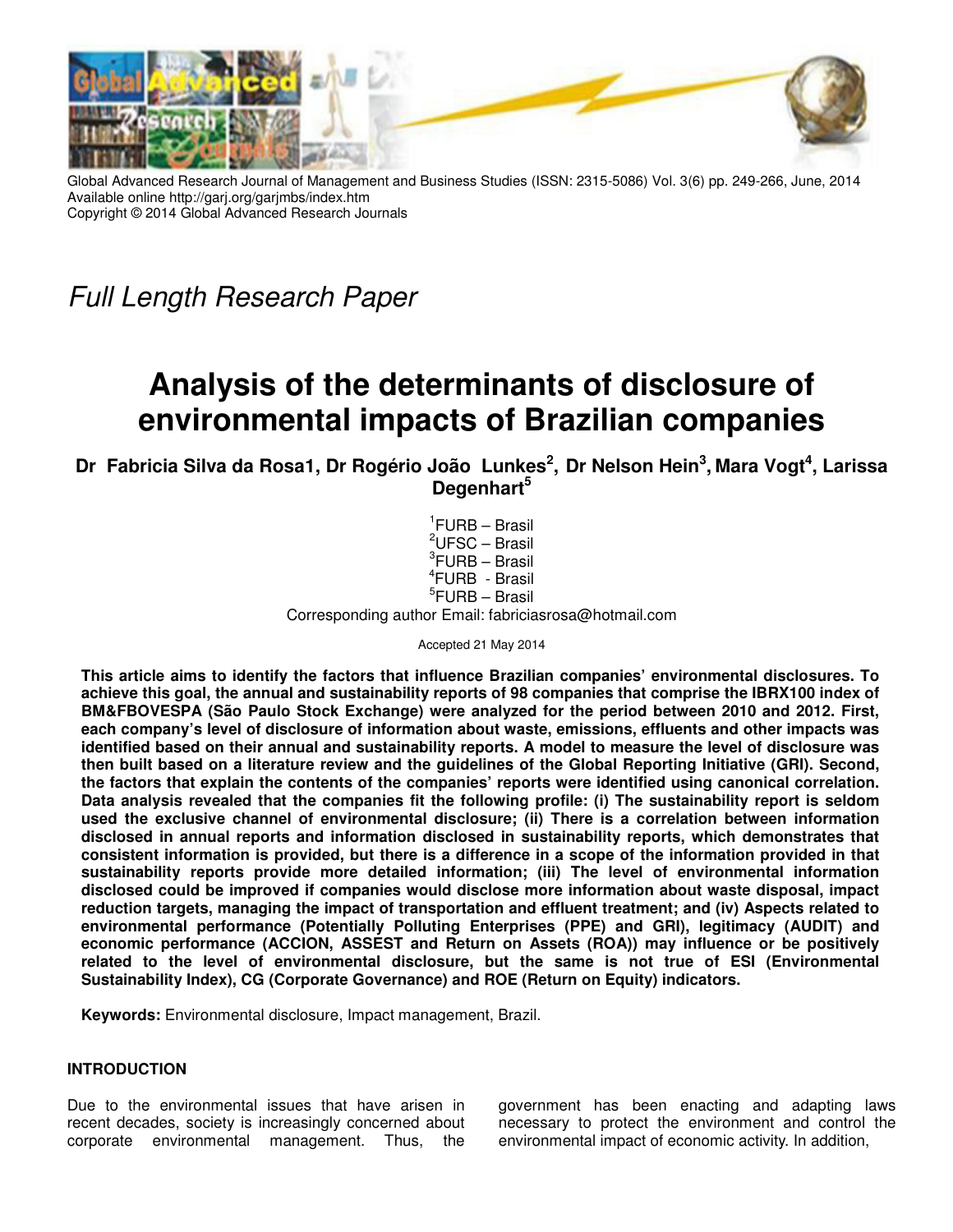social movements have questioned companies' performance related to the environmental impact of their activities.

These forces have influenced companies' accountability decisions. Increasingly, in response to social demands to manage negative environmental impacts on climate, biodiversity and human health caused by economic activity, environmental transparency is important at the international level.

According to Cho et al. (2012), the last decade has seen a rapid growth in the use of independent reports to disclose information about companies' social and environmental performance. Although these reports are considered important for evaluating the legitimacy of companies' disclosures, concerns have arisen about not only the quality of the information reported by companies but also the impact of companies' activities on both society and the environment.

According to Cormier and Magnan (2013), when formulating an environmental disclosure strategy, company managers are pressures both to respond to the financial markets' informational needs and to maintain company legitimacy within the community. Cormier and Magnan believe that environmental disclosure both improves the quality of environmental information and influences how stakeholders perceive a company's legitimacy.

Thus, environmental disclosure based on the economy, sustainable development and other information helps investors to make forecasts and stakeholders to analyze a company's environmental performance. Both the scientific community and society at large debatethrough documents, guidelines and laws—how to enhance the process of communicating the impact of companies' activities both on the environment and on society.

As a continuation of the study by Rosa et al. (2013), this article aims to identify the factors that influence the level of environmental disclosure provided by Brazilian companies. To analyze the determining factors of environmental disclosure, 100 companies that comprise the IBRX-100 index of the São Paulo Stock Exchange (Bolsa de Valores de São Paulo—BOVESPA) were selected, and their 2010-2012 annual and sustainability reports were analyzed.

## **Theoretical referential**

Environmental disclosure can be conceptualized as a mean (or set of means) used by different companies to reveal their environmental practices to their stakeholders, which simultaneously serve as a decision-making tool for interested stakeholders.

The means used by organizations to disclose their environmental management can be diverse, and include such communications tools as annual reports,

sustainability reports, websites and other documents (Stray, 2008; Harte, Owen, 1991; Gray et al., 2001; Tilt, 2006). Companies' dissemination of these reports assists in the analysis of the environmental information that they provide.

Academic research is conducted to confirm the usefulness, legitimacy and performance of environmental information in different countries, revealing singularities in the levels of disclosure of environmental performance, such as: Africa (Villiers et al., 2014); Germany and Switzerland (Lock e Seele, 2013); Australia (Lodhia et al., 2013; Pellegrino e Lodhia, 2012, 2013; Moroney et al., 2012; Sutantoputra et al. 2012); Brazil (Krespi et al, 2012; Rosa et al, 2012, Rosa et al., 2013; Voss et al., 2012); Canada (Wegener et al., 2013; Caribbean (Bowrin, 2013); China (Zeng et al. 2012; Wang e Bernell, 2013; Kuo e Chen, 2013; Kuo et al., 2012; Weber, 2013; Meng et al., 2013; Lu e Abeysekera, 2014); Copenhagen (Andrikopoulos and Kriklani, 2013); Croatia and Sweden (Tagesson et al., 2012); Spain (Moseñe et al., 2013); U.S. (Christofi et al., 2012; Ashcroft, 2012; Bae, H., 2012; Mallin et al., 2013; Rupley et al., 2012; Peters e Romi, 2013; Silva-Gao, 2012; Chen et al., 2013; Cho et al., 2012; Clarkson et al., 2013; Cormier e Magnan, 2013); France (Mahjoub e Khamoussi, 2013; Albertini, 2013; Husser, 2012); Greece (Galani et al., 2012); Indonesia (Djajadikerta e Trireksani, 2012); Malaysia (Ahmad e Haraf, 2013; Mokhtar e Sulaiman, 2012; Latridis, 2013; Ahmad e Mohamad, 2013; Said et al., 2013); Portugal (Barros e Silva Monteiro, 2012); Qatar (Alnaimi, Hossain e Moni, 2012); Romania (Dusek e Fukuda, 2012); U.K. (Hassan e Ibrahim, 2012).

These studies also demonstrate that different types of organizations use environmental disclosure to enhance compliance with rules related to their use/consumption of natural resources and to show how they manage the environmental impact of their operations. Thus, the findings demonstrate that organizations are motivated to disclose environmental information to provide transparency to investors and legitimacy to other stakeholders.

However, it is important to consider each organization's uniqueness because each organization's environmental impact is directly related to its activities, as envisaged by laws in several countries, such as Brazil, where the Law 6938 of August 31, 1981, establishes a national environmental policy, rating companies according to the environmental impact that of their activities and investigating those activities are potentially polluting. In addition, it is important to consider that the standards and guidelines related to environmental disclosure may vary among countries.

By analyzing these issues, Rosa et al. (2013) demonstrate that the interaction between a company and the environment is contextually unique and thus varies from company to company (Freedman and Patten, 2004; Freedman and Stabliano, 2008) in an educational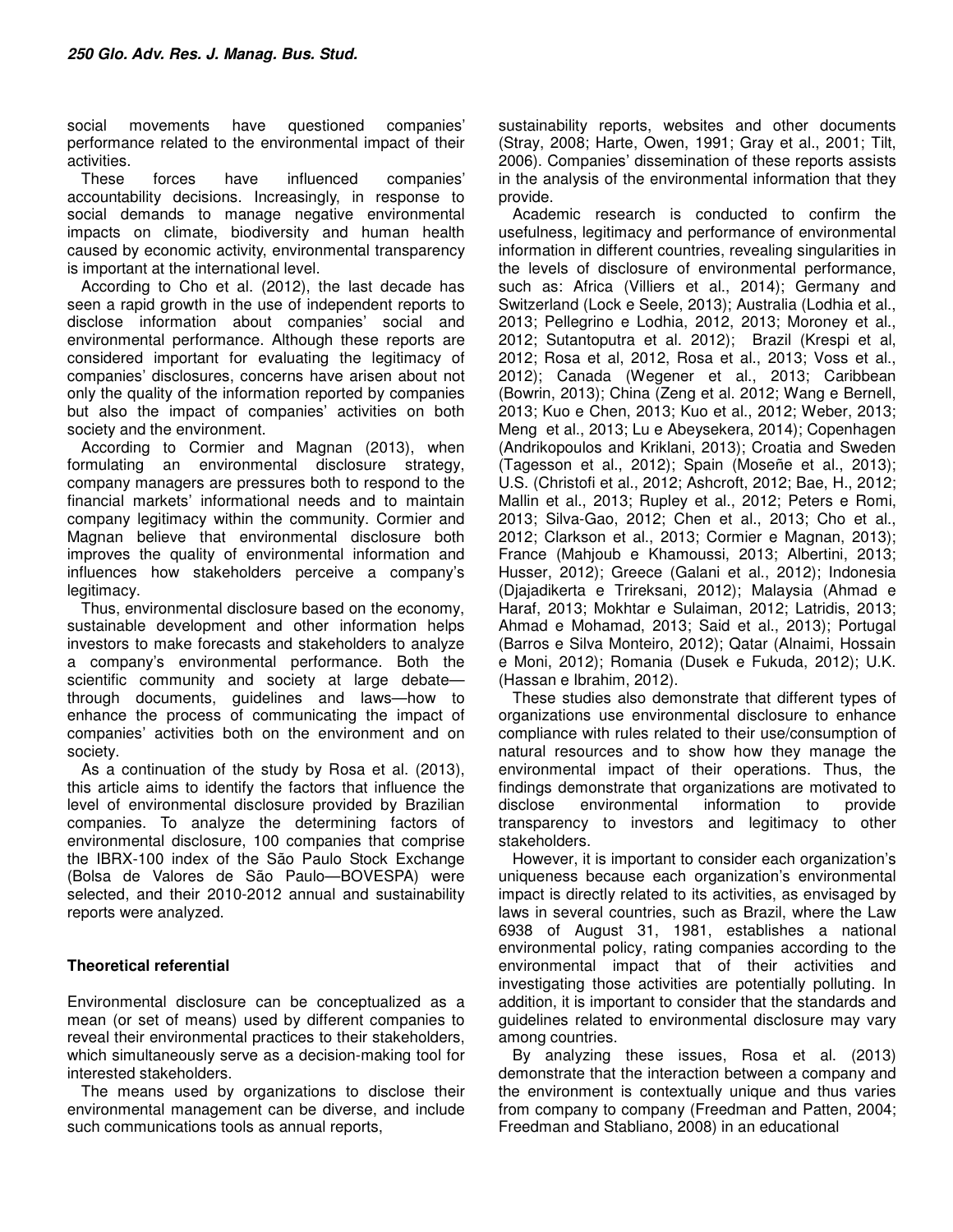

Graph 1: Evolution of the criteria examined in the literature on Environmental **Disclosure** Source: From Rosa et al. (2013)



**Graph 2:** Studies on atmospheric emissions, energy and waste Source: Authors



**Figure 1.** Conceptual framework linking environmental performance, legitimacy and financial analysts' forecasts Fonte: Cormier e Magnan (2013).

process (Murray et al., 2006), so that companies and society remain in constant communication and learn about the causes, effects, and means of control and commitment from a sociopolitical perspective (Deegan and Rankin, 1997; Cormier; Gordon and Magnan, 2004; Hasseldine and Salama, 2005; Tilt, 2001).

According to Kosztrzepa (2004), the disclosure of environmental information can be accomplished in various ways that undoubtedly help both companies and users of accounting information to make safer and more reliable decisions about organizations.

As demonstrated by organizations and identified in the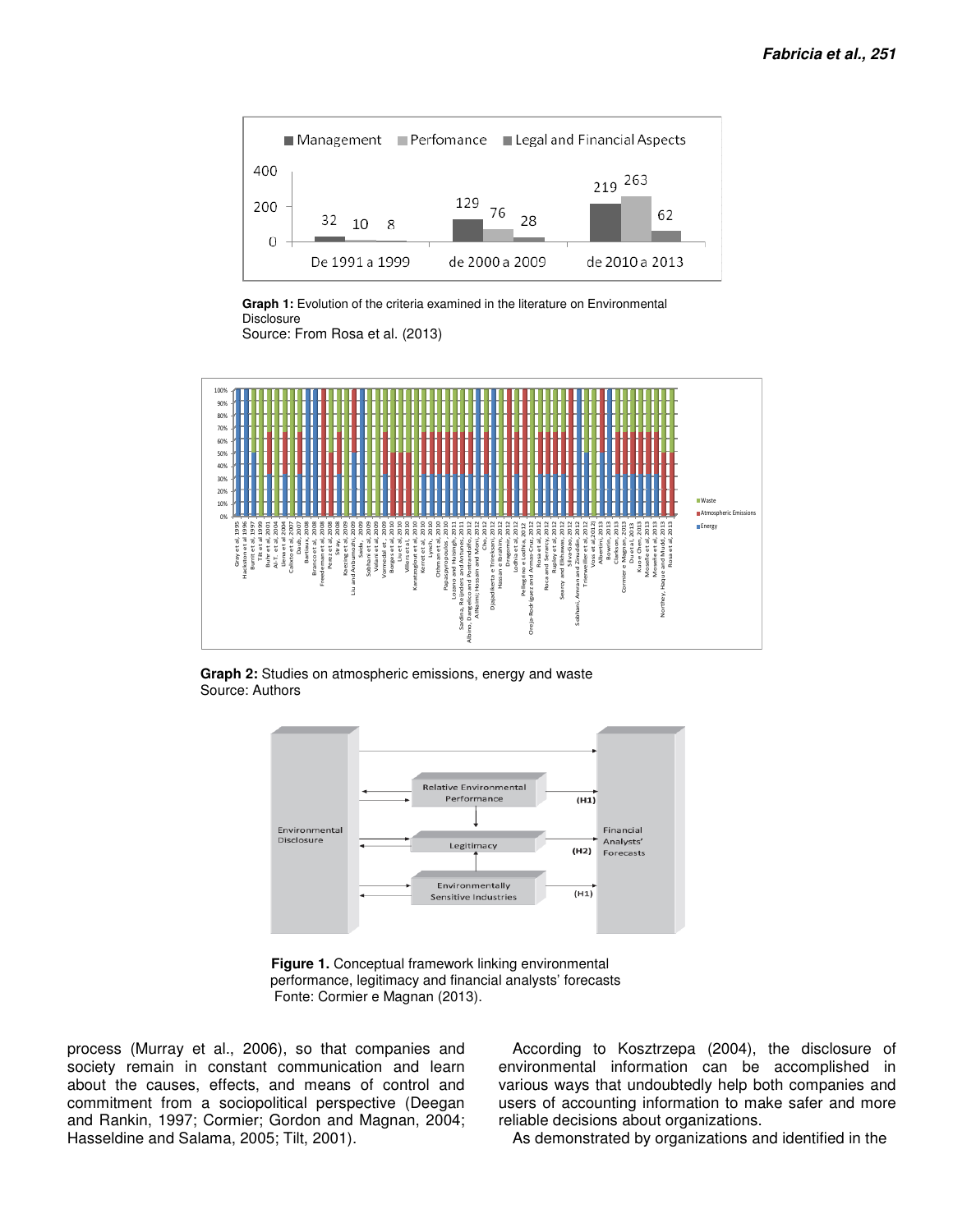**Table 1.** Criteria used to evaluate environmental disclosure.

|              | Criteria                                                                                                                                                                                                                                                                                                            |                 | $\frac{1}{2}$ uhr. |  | $\frac{c1a1.7}{2001}$<br>0 R V a | maral | Al-T, et al, 200<br>Cormier et al, 20 | Rahamanetal.<br>Oliveira, 200 | Park and B rosses<br>Bertolini et al.<br>nkins and Yakovl | Calixto e<br>Costa et<br>Daub, | Aliocino.<br>Bartiaux. |  | $\frac{1}{2}$ | N <sub>0</sub> |  |  | aratzo:<br>Kerre | $\frac{1 \times n \, \text{c.h.}}{0 \, \text{thm} \cdot \text{m}}$ |  | uisingh<br>ind Ant<br>ozano and H<br>1a.Reiindo | Pontra<br>nd M | e Barros e Sil<br>Diajadikerta<br>Hassan e I | is e Magi<br>Iodhia, 2 | Ηus | $\frac{\frac{165}{\text{Total in}}}{\frac{\text{Mean of}}{\text{Mean}}}}$ | and Aronizius and Armas-Cruz - 2012<br>2012 - Rodríguez and Armas-Cruz<br>2012 - Pellegrino e Lodhia | y et al.<br>Elkhaw<br>$\frac{d\vec{a}}{d\vec{b}}$ | ni, Amran and Zinuc<br>Sutantoputm et al. 2 | $\frac{1}{\sqrt{2}}\sum_{i=1}^{n}$ |  |  | Kuo e Chen, 2013<br>  Moseñe et al, 2013<br>  Moseñe et al, 2013<br>  Turguía and Böhilng, 2 |                          |                                  |
|--------------|---------------------------------------------------------------------------------------------------------------------------------------------------------------------------------------------------------------------------------------------------------------------------------------------------------------------|-----------------|--------------------|--|----------------------------------|-------|---------------------------------------|-------------------------------|-----------------------------------------------------------|--------------------------------|------------------------|--|---------------|----------------|--|--|------------------|--------------------------------------------------------------------|--|-------------------------------------------------|----------------|----------------------------------------------|------------------------|-----|---------------------------------------------------------------------------|------------------------------------------------------------------------------------------------------|---------------------------------------------------|---------------------------------------------|------------------------------------|--|--|----------------------------------------------------------------------------------------------|--------------------------|----------------------------------|
|              | Policy                                                                                                                                                                                                                                                                                                              |                 |                    |  |                                  |       |                                       |                               |                                                           |                                |                        |  |               |                |  |  |                  |                                                                    |  |                                                 |                |                                              |                        |     |                                                                           |                                                                                                      |                                                   |                                             |                                    |  |  |                                                                                              |                          |                                  |
|              | Objectives and targets                                                                                                                                                                                                                                                                                              | $1\quad1$       |                    |  |                                  |       |                                       |                               |                                                           |                                |                        |  |               |                |  |  |                  |                                                                    |  |                                                 |                |                                              |                        |     |                                                                           |                                                                                                      |                                                   |                                             |                                    |  |  |                                                                                              |                          | 21                               |
|              | Management approach                                                                                                                                                                                                                                                                                                 |                 |                    |  |                                  |       |                                       |                               |                                                           |                                |                        |  |               |                |  |  |                  |                                                                    |  |                                                 |                |                                              |                        |     |                                                                           |                                                                                                      |                                                   |                                             |                                    |  |  |                                                                                              |                          | $\overline{\mathbf{z}}$          |
|              | Professional Responsibility                                                                                                                                                                                                                                                                                         |                 |                    |  |                                  |       |                                       |                               |                                                           |                                |                        |  |               |                |  |  |                  |                                                                    |  |                                                 |                |                                              |                        |     |                                                                           |                                                                                                      |                                                   |                                             |                                    |  |  |                                                                                              |                          | $\overline{2}$                   |
|              | Monitoring, ACV and Supply Chain                                                                                                                                                                                                                                                                                    |                 |                    |  |                                  |       |                                       |                               |                                                           |                                |                        |  |               |                |  |  |                  |                                                                    |  |                                                 |                |                                              |                        |     |                                                                           |                                                                                                      |                                                   |                                             |                                    |  |  |                                                                                              |                          | $-11$                            |
|              | Planning                                                                                                                                                                                                                                                                                                            |                 |                    |  |                                  |       |                                       |                               |                                                           |                                |                        |  |               |                |  |  |                  |                                                                    |  |                                                 |                |                                              |                        |     |                                                                           |                                                                                                      |                                                   |                                             |                                    |  |  |                                                                                              |                          |                                  |
|              | Environmental Management Systems and Certifications                                                                                                                                                                                                                                                                 |                 |                    |  |                                  |       |                                       |                               |                                                           |                                |                        |  |               |                |  |  |                  |                                                                    |  |                                                 |                |                                              |                        |     |                                                                           |                                                                                                      |                                                   |                                             |                                    |  |  |                                                                                              |                          | $\overline{3}$<br>$\overline{3}$ |
|              | Investments and expenses                                                                                                                                                                                                                                                                                            |                 |                    |  |                                  |       |                                       |                               |                                                           |                                |                        |  |               |                |  |  |                  |                                                                    |  |                                                 |                |                                              |                        |     |                                                                           |                                                                                                      |                                                   |                                             |                                    |  |  |                                                                                              |                          | $\overline{1}$                   |
|              | Environmental accounting<br>Economic Impacts                                                                                                                                                                                                                                                                        |                 |                    |  |                                  |       |                                       |                               |                                                           |                                |                        |  |               |                |  |  |                  |                                                                    |  |                                                 |                |                                              |                        |     |                                                                           |                                                                                                      |                                                   |                                             |                                    |  |  |                                                                                              |                          |                                  |
| Mangement    | Insurance and concessions                                                                                                                                                                                                                                                                                           |                 |                    |  |                                  |       |                                       |                               |                                                           |                                |                        |  |               |                |  |  |                  |                                                                    |  |                                                 |                |                                              |                        |     |                                                                           |                                                                                                      |                                                   |                                             |                                    |  |  |                                                                                              |                          |                                  |
|              | Voluntary actions for sustainable development                                                                                                                                                                                                                                                                       |                 |                    |  |                                  |       |                                       |                               |                                                           |                                |                        |  |               |                |  |  |                  |                                                                    |  |                                                 |                |                                              |                        |     |                                                                           |                                                                                                      |                                                   |                                             |                                    |  |  |                                                                                              |                          |                                  |
|              | Training / Education                                                                                                                                                                                                                                                                                                |                 |                    |  |                                  |       |                                       |                               |                                                           |                                |                        |  |               |                |  |  |                  |                                                                    |  |                                                 |                |                                              |                        |     |                                                                           |                                                                                                      |                                                   |                                             |                                    |  |  |                                                                                              |                          | $\overline{1}$                   |
|              | Products And Services (Research and Development)                                                                                                                                                                                                                                                                    |                 |                    |  |                                  |       |                                       |                               |                                                           |                                |                        |  |               |                |  |  |                  |                                                                    |  |                                                 |                |                                              |                        |     |                                                                           |                                                                                                      |                                                   |                                             |                                    |  |  |                                                                                              |                          | $\overline{2}$                   |
|              | Communication                                                                                                                                                                                                                                                                                                       |                 |                    |  |                                  |       |                                       |                               |                                                           |                                |                        |  |               |                |  |  |                  |                                                                    |  |                                                 |                |                                              |                        |     |                                                                           |                                                                                                      |                                                   |                                             |                                    |  |  |                                                                                              |                          | $\overline{4}$                   |
|              | Communication channel                                                                                                                                                                                                                                                                                               |                 |                    |  |                                  |       |                                       |                               |                                                           |                                |                        |  |               |                |  |  |                  |                                                                    |  |                                                 |                |                                              |                        |     |                                                                           |                                                                                                      |                                                   |                                             |                                    |  |  |                                                                                              |                          | 11                               |
|              | Community, employees and consumers                                                                                                                                                                                                                                                                                  |                 |                    |  |                                  |       |                                       |                               |                                                           |                                |                        |  |               |                |  |  |                  |                                                                    |  |                                                 |                |                                              |                        |     |                                                                           |                                                                                                      |                                                   |                                             |                                    |  |  |                                                                                              |                          | $\overline{2}$                   |
|              | total                                                                                                                                                                                                                                                                                                               |                 |                    |  |                                  |       |                                       |                               |                                                           |                                |                        |  |               |                |  |  |                  |                                                                    |  |                                                 |                |                                              |                        |     |                                                                           |                                                                                                      |                                                   |                                             |                                    |  |  |                                                                                              |                          | 380                              |
|              | Materials                                                                                                                                                                                                                                                                                                           |                 |                    |  |                                  |       |                                       |                               |                                                           |                                |                        |  |               |                |  |  |                  |                                                                    |  |                                                 |                |                                              |                        |     |                                                                           |                                                                                                      |                                                   |                                             |                                    |  |  |                                                                                              |                          | 19                               |
|              | Water                                                                                                                                                                                                                                                                                                               |                 |                    |  |                                  |       |                                       |                               |                                                           |                                |                        |  |               |                |  |  |                  |                                                                    |  |                                                 |                |                                              |                        |     |                                                                           |                                                                                                      |                                                   |                                             |                                    |  |  |                                                                                              |                          | 28                               |
|              | Energy                                                                                                                                                                                                                                                                                                              |                 |                    |  |                                  |       |                                       |                               |                                                           |                                |                        |  |               |                |  |  |                  |                                                                    |  |                                                 |                |                                              |                        |     |                                                                           |                                                                                                      |                                                   |                                             |                                    |  |  |                                                                                              |                          | $\mathbf{r}$                     |
|              | Fossil Fuels (Transport)                                                                                                                                                                                                                                                                                            |                 |                    |  |                                  |       |                                       |                               |                                                           |                                |                        |  |               |                |  |  |                  |                                                                    |  |                                                 |                |                                              |                        |     |                                                                           |                                                                                                      |                                                   |                                             |                                    |  |  |                                                                                              |                          |                                  |
|              | Climate                                                                                                                                                                                                                                                                                                             |                 |                    |  |                                  |       |                                       |                               |                                                           |                                |                        |  |               |                |  |  |                  |                                                                    |  |                                                 |                |                                              |                        |     |                                                                           |                                                                                                      |                                                   |                                             |                                    |  |  |                                                                                              |                          |                                  |
|              | Conservation and preservation of natural resources                                                                                                                                                                                                                                                                  |                 |                    |  |                                  |       |                                       |                               |                                                           |                                |                        |  |               |                |  |  |                  |                                                                    |  |                                                 |                |                                              |                        |     |                                                                           |                                                                                                      |                                                   |                                             |                                    |  |  |                                                                                              |                          | $\overline{2}$                   |
| Perform ance | Biodiversity                                                                                                                                                                                                                                                                                                        |                 |                    |  |                                  |       |                                       |                               |                                                           |                                |                        |  |               |                |  |  |                  |                                                                    |  |                                                 |                |                                              |                        |     |                                                                           |                                                                                                      |                                                   |                                             |                                    |  |  |                                                                                              |                          | 23                               |
|              | <b>Effluents</b>                                                                                                                                                                                                                                                                                                    |                 |                    |  |                                  |       |                                       |                               |                                                           |                                |                        |  |               |                |  |  |                  |                                                                    |  |                                                 |                |                                              |                        |     |                                                                           |                                                                                                      |                                                   |                                             |                                    |  |  |                                                                                              |                          | 29                               |
|              | Atmospheric Emissions                                                                                                                                                                                                                                                                                               |                 |                    |  |                                  |       |                                       |                               |                                                           |                                |                        |  |               |                |  |  |                  |                                                                    |  |                                                 |                |                                              |                        |     |                                                                           |                                                                                                      |                                                   |                                             |                                    |  |  |                                                                                              |                          | $\overline{35}$                  |
|              | Waste                                                                                                                                                                                                                                                                                                               |                 |                    |  |                                  |       |                                       |                               |                                                           |                                |                        |  |               |                |  |  |                  |                                                                    |  |                                                 |                |                                              |                        |     |                                                                           |                                                                                                      |                                                   |                                             |                                    |  |  |                                                                                              |                          | $\overline{4}$                   |
|              | <b>Treatment Impacts</b><br>Degraded Areas                                                                                                                                                                                                                                                                          |                 |                    |  |                                  |       |                                       |                               |                                                           |                                |                        |  |               |                |  |  |                  |                                                                    |  |                                                 |                |                                              |                        |     |                                                                           |                                                                                                      |                                                   |                                             |                                    |  |  |                                                                                              |                          | $\overline{2}$<br>$\overline{1}$ |
|              | Impacts management and emergencies situations                                                                                                                                                                                                                                                                       |                 |                    |  |                                  |       |                                       |                               |                                                           |                                |                        |  |               |                |  |  |                  |                                                                    |  |                                                 |                |                                              |                        |     |                                                                           |                                                                                                      |                                                   |                                             |                                    |  |  |                                                                                              |                          | 2 <sup>0</sup>                   |
|              | Pollution                                                                                                                                                                                                                                                                                                           |                 |                    |  |                                  |       |                                       |                               |                                                           |                                |                        |  |               |                |  |  |                  |                                                                    |  |                                                 |                |                                              |                        |     |                                                                           |                                                                                                      |                                                   |                                             |                                    |  |  |                                                                                              |                          | 19                               |
|              | Transport                                                                                                                                                                                                                                                                                                           |                 |                    |  |                                  |       |                                       |                               |                                                           |                                |                        |  |               |                |  |  |                  |                                                                    |  |                                                 |                |                                              |                        |     |                                                                           |                                                                                                      |                                                   |                                             |                                    |  |  |                                                                                              |                          | 1!                               |
|              | total                                                                                                                                                                                                                                                                                                               |                 |                    |  |                                  |       |                                       |                               |                                                           |                                |                        |  |               |                |  |  |                  |                                                                    |  |                                                 |                |                                              |                        |     |                                                                           |                                                                                                      |                                                   |                                             |                                    |  |  |                                                                                              |                          |                                  |
|              | Legal compliance                                                                                                                                                                                                                                                                                                    |                 |                    |  |                                  |       |                                       |                               |                                                           |                                |                        |  |               |                |  |  |                  |                                                                    |  |                                                 |                |                                              |                        |     |                                                                           |                                                                                                      |                                                   |                                             |                                    |  |  |                                                                                              |                          | $\frac{349}{29}$                 |
|              |                                                                                                                                                                                                                                                                                                                     |                 |                    |  |                                  |       |                                       |                               |                                                           |                                |                        |  |               |                |  |  |                  |                                                                    |  |                                                 |                |                                              |                        |     |                                                                           |                                                                                                      |                                                   |                                             |                                    |  |  |                                                                                              |                          | 24                               |
|              | $\frac{1}{2}$ $\frac{1}{2}$ $\frac{1}{2}$ $\frac{1}{2}$ $\frac{1}{2}$ $\frac{1}{2}$ $\frac{1}{2}$ $\frac{1}{2}$ $\frac{1}{2}$ $\frac{1}{2}$ $\frac{1}{2}$ $\frac{1}{2}$ $\frac{1}{2}$ $\frac{1}{2}$ $\frac{1}{2}$ $\frac{1}{2}$ $\frac{1}{2}$ $\frac{1}{2}$ $\frac{1}{2}$ $\frac{1}{2}$ $\frac{1}{2}$ $\frac{1}{2}$ |                 |                    |  |                                  |       |                                       |                               |                                                           |                                |                        |  |               |                |  |  |                  |                                                                    |  |                                                 |                |                                              |                        |     |                                                                           |                                                                                                      |                                                   |                                             |                                    |  |  |                                                                                              |                          |                                  |
|              |                                                                                                                                                                                                                                                                                                                     |                 |                    |  |                                  |       |                                       |                               |                                                           |                                |                        |  |               |                |  |  |                  |                                                                    |  |                                                 |                |                                              |                        |     |                                                                           |                                                                                                      |                                                   |                                             |                                    |  |  |                                                                                              |                          |                                  |
|              |                                                                                                                                                                                                                                                                                                                     |                 |                    |  |                                  |       |                                       |                               |                                                           |                                |                        |  |               |                |  |  |                  |                                                                    |  |                                                 |                |                                              |                        |     |                                                                           |                                                                                                      |                                                   |                                             |                                    |  |  |                                                                                              |                          |                                  |
|              |                                                                                                                                                                                                                                                                                                                     |                 |                    |  |                                  |       |                                       |                               |                                                           |                                |                        |  |               |                |  |  |                  |                                                                    |  |                                                 |                |                                              |                        |     |                                                                           |                                                                                                      |                                                   |                                             |                                    |  |  |                                                                                              |                          |                                  |
|              |                                                                                                                                                                                                                                                                                                                     |                 |                    |  |                                  |       |                                       |                               |                                                           |                                |                        |  |               |                |  |  |                  |                                                                    |  |                                                 |                |                                              |                        |     |                                                                           |                                                                                                      |                                                   |                                             |                                    |  |  |                                                                                              |                          |                                  |
|              | total                                                                                                                                                                                                                                                                                                               | $1 \t2 \t0 \t0$ |                    |  |                                  |       |                                       |                               |                                                           |                                |                        |  |               |                |  |  |                  |                                                                    |  |                                                 |                |                                              |                        |     |                                                                           |                                                                                                      |                                                   |                                             |                                    |  |  |                                                                                              | $\overline{\phantom{a}}$ | Q                                |

Fonte: Adaptado de Rosa et al. (2013)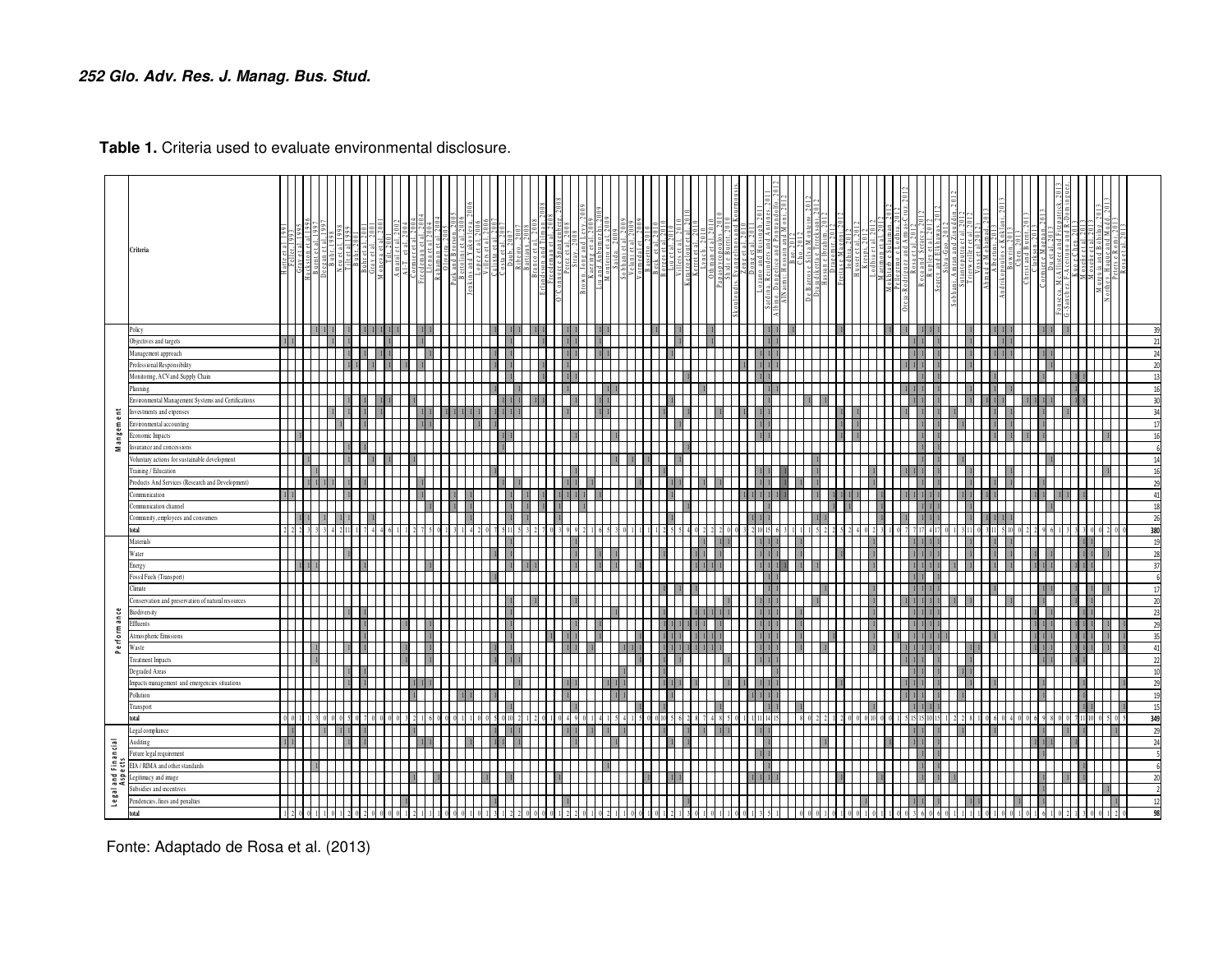

Figure 2: The structure of the evaluation model for the disclosure of risk management. Source: Rosa et al. (2013)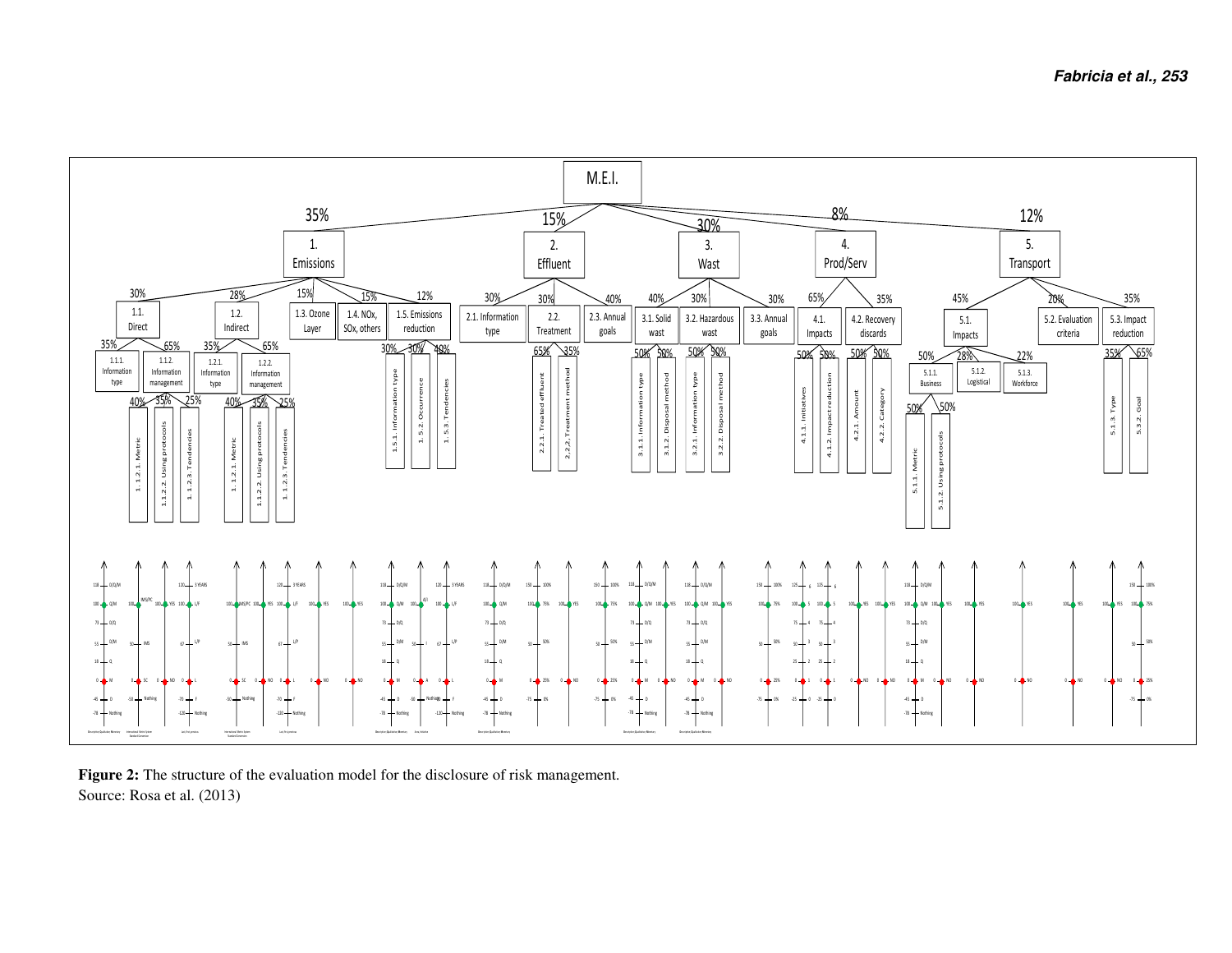|                                            |              |                    |             |                      |                |                     |                      |                                                           |                |              |                                          | <b>Main Variables</b>       |                          |                                     |                                   |              |                |                                    |                              |                                     |
|--------------------------------------------|--------------|--------------------|-------------|----------------------|----------------|---------------------|----------------------|-----------------------------------------------------------|----------------|--------------|------------------------------------------|-----------------------------|--------------------------|-------------------------------------|-----------------------------------|--------------|----------------|------------------------------------|------------------------------|-------------------------------------|
|                                            |              | General            |             |                      |                | Legitimacy          |                      |                                                           |                |              |                                          | <b>Economic and Finance</b> |                          |                                     |                                   |              |                | <b>Environmental</b>               |                              |                                     |
| <b>Source</b>                              | Size         | Sector or activity | Region      | Corporate governance | Auditing       | Power of government | Internacionalization | Source control or share<br>control<br>ROE; ROA; others on | return         | Accion       | financial performance<br>Economic and/or | Assests                     | <b>Hnancial</b> leverage | Financial leverage; sales<br>varion | Economic and/or<br>financial risk | Debts        | Certificação   | Potentially polluting<br>companies | Environmental<br>performance | anvironmental risk<br>Management of |
| Neu e Warsame (1998)                       | 1            |                    |             |                      |                |                     |                      |                                                           |                | $\mathbf{1}$ |                                          |                             |                          |                                     |                                   |              |                |                                    |                              | $\mathbf{1}$                        |
| Tilt et al. (1999)                         |              |                    |             |                      |                |                     |                      |                                                           |                |              |                                          |                             |                          |                                     |                                   |              |                |                                    | $\mathbf{1}$                 |                                     |
| Alberton (2003)                            |              |                    |             |                      |                |                     |                      |                                                           | $\mathbf{1}$   |              |                                          |                             |                          |                                     |                                   |              |                |                                    |                              |                                     |
| Al-Tuwaijri e Christens (2004)             |              |                    |             |                      |                |                     |                      |                                                           |                |              | $\mathbf{1}$                             |                             |                          |                                     |                                   |              |                |                                    |                              | $\mathbf{1}$                        |
| Freedman e Patten (2004)                   |              |                    |             |                      |                |                     |                      |                                                           |                |              | $\mathbf{1}$                             |                             |                          |                                     |                                   |              |                |                                    |                              | $\mathbf{1}$                        |
| Grzebieluckas, Campos e Selig (2007)       |              |                    |             |                      |                |                     |                      |                                                           | $\overline{1}$ |              |                                          | $\mathbf{1}$                |                          |                                     |                                   |              |                |                                    |                              |                                     |
| Liu e Anbumozli (2009)                     | 1            |                    | 1           | $\mathbf{1}$         |                |                     |                      |                                                           |                |              | $\mathbf{1}$                             |                             |                          |                                     |                                   |              |                | $\mathbf{1}$                       |                              |                                     |
| Bouten, L., et al. (2012)                  |              |                    |             | $\mathbf{1}$         |                |                     |                      |                                                           | $\mathbf{1}$   |              |                                          |                             |                          |                                     |                                   |              |                |                                    |                              |                                     |
| De Barros and Silva Monteiro (2012)        |              |                    |             |                      |                |                     |                      |                                                           |                |              |                                          |                             |                          |                                     |                                   |              |                |                                    |                              |                                     |
| Galani, D., et al. (2012).                 | 1            | $\mathbf{1}$       |             |                      |                |                     |                      |                                                           | $\mathbf{1}$   |              |                                          | $\mathbf{1}$                |                          |                                     |                                   |              |                |                                    | $\mathbf{1}$                 |                                     |
| Hassan, A. and E. Ibrahim (2012)           |              |                    |             |                      | $\mathbf{1}$   |                     |                      | $\mathbf{1}$                                              |                |              |                                          |                             |                          |                                     |                                   |              |                |                                    | $\mathbf{1}$                 | $\mathbf{1}$                        |
| Moroney, R., et al. (2012)                 | 1            |                    |             |                      | $\mathbf{1}$   |                     |                      |                                                           | $\mathbf{1}$   |              |                                          | $\mathbf{1}$                |                          |                                     |                                   | $\mathbf{1}$ |                |                                    |                              |                                     |
| Rupley, K. H., et al. (2012)               |              |                    |             | $\mathbf{1}$         |                |                     |                      |                                                           |                |              |                                          |                             |                          |                                     |                                   |              |                |                                    |                              |                                     |
| Silva-Gao, L. (2012).                      |              |                    |             |                      |                |                     |                      |                                                           |                |              |                                          |                             |                          | $\mathbf{1}$                        |                                   |              |                | $\mathbf{1}$                       |                              |                                     |
| Zeng, S., et al. (2012)                    | 1            |                    |             |                      |                |                     |                      |                                                           |                |              |                                          |                             |                          |                                     |                                   |              |                |                                    | $\mathbf{1}$                 |                                     |
| Ahmad, N. N. N. and A. S. A. Haraf (2013). | $\mathbf{1}$ |                    |             |                      |                |                     |                      |                                                           |                |              |                                          |                             |                          |                                     |                                   |              |                |                                    | $\mathbf{I}$                 |                                     |
| Andrikopoulos, A. and N. Kriklani (2013).  | $\mathbf{1}$ |                    |             |                      |                |                     |                      |                                                           | $\mathbf{1}$   |              |                                          |                             |                          | $\mathbf{1}$                        |                                   |              |                |                                    |                              |                                     |
| Bowrin, A. R. (2013).                      | $\mathbf{1}$ | $\mathbf{1}$       |             | $\mathbf{1}$         |                |                     | $\mathbf{1}$         |                                                           | $\mathbf{1}$   |              |                                          |                             |                          |                                     |                                   | $\mathbf{1}$ |                |                                    |                              |                                     |
| Clarkson, P. M., et al. (2013).            | 1            |                    |             |                      |                |                     |                      |                                                           |                |              |                                          |                             |                          |                                     |                                   | $\mathbf{1}$ |                |                                    | $\mathbf{1}$                 |                                     |
| Rosa et al (2013)                          |              |                    |             |                      | $\mathbf{1}$   |                     |                      |                                                           | $\mathbf{1}$   |              |                                          |                             |                          | $\mathbf{1}$                        |                                   |              |                | $\mathbf{1}$                       | $\mathbf{1}$                 |                                     |
| Kuo, L. and V. Y. J. Chen (2013).          |              |                    |             |                      |                |                     |                      |                                                           |                |              |                                          |                             |                          |                                     |                                   |              |                | ÷                                  |                              |                                     |
| Mahjoub, L. B. and H. Khamoussi (2013)     | 1            |                    |             |                      | $\mathbf{1}$   |                     |                      |                                                           |                |              |                                          |                             |                          |                                     |                                   | $\mathbf{1}$ |                |                                    |                              |                                     |
| Mallin, C., et al. (2013).                 |              |                    |             | 1                    |                |                     |                      |                                                           |                |              |                                          |                             |                          |                                     |                                   |              |                |                                    |                              |                                     |
| Meng, X. H., et al. (2013)                 |              |                    |             | $\mathbf{1}$         |                |                     |                      |                                                           |                |              |                                          |                             |                          |                                     |                                   |              |                |                                    |                              |                                     |
| Peters, G. F. and A. M. Romi (2013).       |              |                    |             | $\mathbf{1}$         |                |                     |                      |                                                           |                |              |                                          |                             |                          |                                     |                                   |              |                |                                    |                              |                                     |
| Said, R., et al. (2013).                   |              |                    |             | $\mathbf{1}$         |                |                     |                      |                                                           |                |              |                                          |                             |                          |                                     |                                   |              |                |                                    |                              |                                     |
| Weber, O. (2013).                          |              |                    |             | $\mathbf{1}$         |                |                     |                      |                                                           | $\mathbf{1}$   | $\mathbf{1}$ |                                          |                             |                          |                                     | $\overline{1}$                    |              |                |                                    | $\mathbf{1}$                 |                                     |
| Wegener, M., et al. (2013).                | 1            |                    |             | $\mathbf{1}$         |                |                     | $\mathbf{1}$         |                                                           | $\mathbf{1}$   | $\mathbf{1}$ |                                          |                             | $\mathbf{1}$             |                                     |                                   | $\mathbf{1}$ |                | 1                                  |                              |                                     |
| Lu, Y. and I. Abeysekera (2014).           | 1            | $\mathbf{1}$       |             |                      | $\mathbf{1}$   | -1                  |                      |                                                           | $\mathbf{1}$   |              |                                          |                             |                          | $\mathbf{1}$                        |                                   |              |                |                                    |                              |                                     |
| <b>Total</b>                               | 12           | 3                  | $\mathbf 1$ | 10                   | $\overline{5}$ | $\mathbf{1}$        | $\overline{2}$       | $\mathbf 2$                                               | 11             | 6            | $\mathbf{3}$                             | $\overline{\mathbf{3}}$     | $\mathbf 1$              | $\overline{\mathbf{4}}$             | $\mathbf{1}$                      | $\sqrt{5}$   | $\overline{2}$ | 8                                  | 8                            | $\overline{a}$                      |

#### **Table 2.** Variables that influence or determine the environmental disclosure

Source: Authors

iterature, many types of information are relevant, including but not limited to policies, objectives, management systems, accounting and financial information, audit information, legal compliance, fines, consumption of natural resources and environmental impact, in Table 1 (Appendix).

In our 2013 study, we observed a significant change in the literature over the past three decades, indicating an increase of studies on the disclosure of environmental performance and environmental management strategies, Graph1.

The scientific community's interest in issues related to environmental performance (e.g., water, energy, biodiversity, emissions, effluents, waste, impacts, transport) and management (e.g., certification, environmental management system and environmental policies) corroborates the concerns raised by both mass movements and social and political debates about sustainable development.

Global meetings that discuss topics related to climate, biodiversity and human health have been convened all over the world by the United Nations (UN). These

meetings include the Earth Summit (1992), the Kyoto Treaty (1997), the Copenhagen Climate Convention (2009) and Rio+20 (2012). At the Copenhagen Climate Convention, it was reported that the countries with the highest levels of  $CO<sub>2</sub>$  emissions worldwide are China, the United States, Russia, India, Japan, Germany, Canada, Great Britain, South Korea and Iran.

In recent decades, the aspects of environmental performance that have received the most academic attention are atmospheric emissions, energy and waste, as shown in Graph 2.

In addition to environmental disclosure, the scientific community is concerned about aspects related to the legitimacy of companies that provide environmental information. Thus, there is apparently a relationship between environmental disclosure and organizational performance. Accordingly, environmental disclosure analysis has become an important tool to identify the relationship between information provided by companies and those companies' economic and financial performance.

The search for this type of analysis has attracted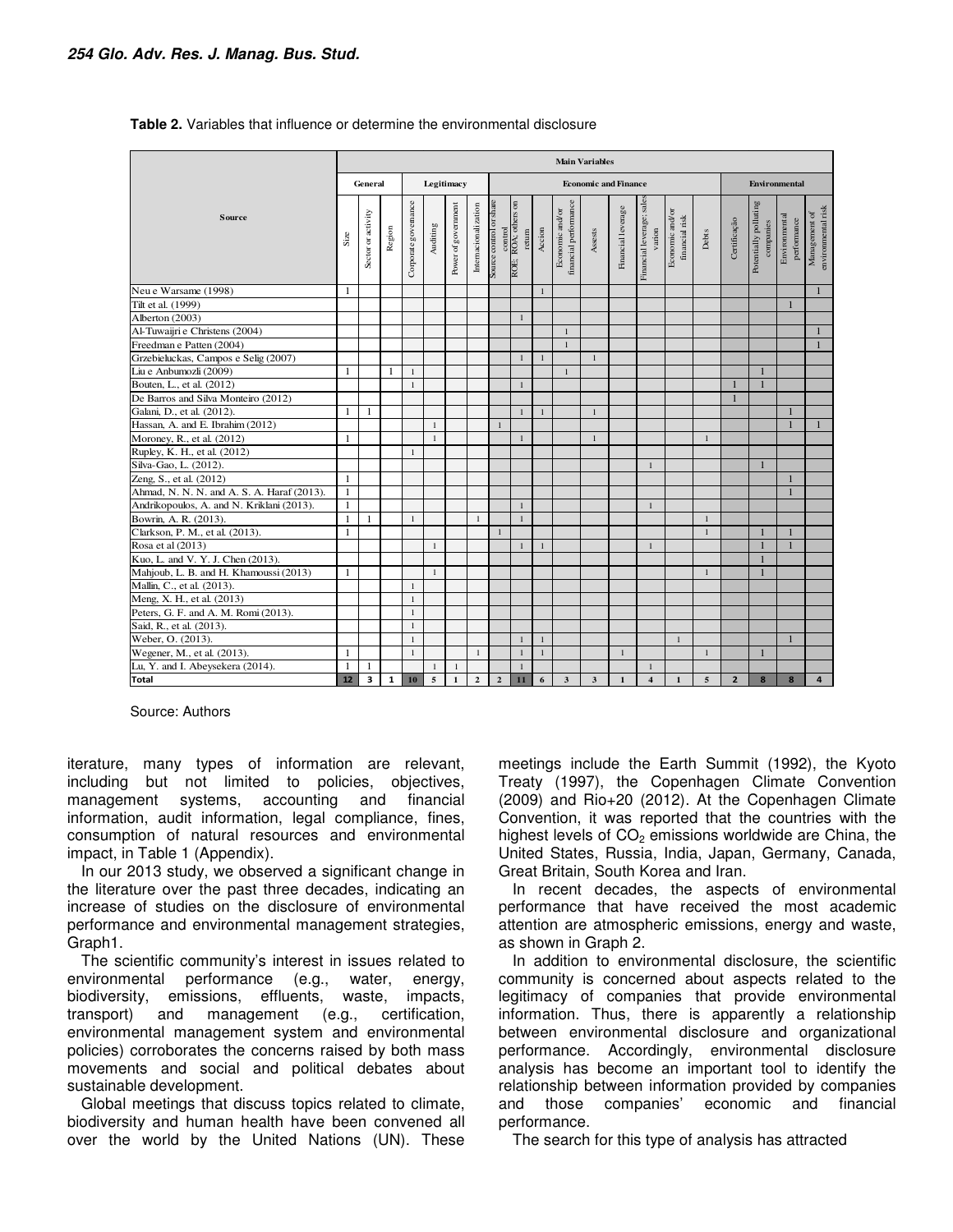| Identificati<br>on code | Index                                           | How eo measure                                                                                             | <b>Theorical reference</b>                                                                                                                                                                                                                                                                                                                                            |
|-------------------------|-------------------------------------------------|------------------------------------------------------------------------------------------------------------|-----------------------------------------------------------------------------------------------------------------------------------------------------------------------------------------------------------------------------------------------------------------------------------------------------------------------------------------------------------------------|
| X1                      | Corporate<br>Sustainability<br>Index (ISE)      | Identification<br>οf<br>companies belonging<br>the<br><b>ISE</b><br>of<br>in<br>BM&FBOVESPA                | BM&FBOVESPA, 2011; Rosa et al., 2011; Rosa et<br>al., 2013.                                                                                                                                                                                                                                                                                                           |
| X2                      | Potentially<br>Polluing<br>(POTEN)              | Companies<br>framework according<br>to Law 10.165/2000 -<br><b>Brasil</b>                                  | Liu e Anbumozli, 2009; Bouten, et al., 2012; Silva-<br>Gao, 2012; Clarkson et al., 2013; Rosa et al., 2013;<br>Kuo and Chen, 2013; Mahjoub and Khamoussi,<br>2013; Wegener et al, 2013.                                                                                                                                                                               |
| X <sub>3</sub>          | Global<br>Reporting<br>Initiative<br><b>GRI</b> | Identify<br>if<br>the<br>company<br>the<br>uses<br>model of the<br><b>GRI</b><br>report. (2010 to 2012).   | Galani et al. 2012; Moroney et al, 2012; Ahmad and<br>Haraf, 2013; Clarkson et al, 2013; Villiers et al,<br>2014; Lu and Abeysekera, 2014; Christofi et al,<br>2012; Rosa et al., 2012; Rosa et al., 2013; Kuo et<br>al., 2012; Lock and Seele, 2013; Lodhia and<br>Jacobs, 2013; Moseñe et al., 2013; Sutantoputra et<br>al., 2012; Dragomir, 2012; Du et al., 2013. |
| X4                      | Assets                                          | Assets value of each<br>company collected in<br>the<br>Economatic<br>software<br>(2010)<br>to<br>$2012$ )  | Grzebieluckas, Campos and Selig, 2007; Galani et<br>al., 2012; Moroney et al, 2012.                                                                                                                                                                                                                                                                                   |
| X5                      | Accion                                          | Accion value of each<br>company collected in<br>Economatic<br>the<br>(2010)<br>software<br>to<br>$2012$ ). | Neu, Warsame and Pedwell, 1998; Grzebieluckas,<br>Campos and Selig, 2007; Galani et al., 2012; Rosa<br>et al., 2013; Weber, 2013; Wegener et al., 2013.                                                                                                                                                                                                               |
| X <sub>6</sub>          | Audit                                           | Identification<br>of the<br>Audit in the reports<br>(2010 to 2012).                                        | Hassan and Ibrahim, 2012; Moroney et al., 2012;<br>Rosa et al., 2013; Mahjoub and Khamoussi, 2013.                                                                                                                                                                                                                                                                    |
| X7                      | Returno<br>on<br>Assets (ROA)                   | ROA value of each<br>company collected in<br>the<br>Economatic<br>software<br>(2010)<br>to<br>2012).       | Bouten, et al., 2012; Galani, et al., 2012;<br>Andrikopoulos and Kriklani, 2013; Bowrin, 2013;<br>Rosa et al., 2013; Weber, 2013; Wegener et al.,<br>2013; Lu and Abeysekera, 2014.                                                                                                                                                                                   |
| X <sub>8</sub>          | Returno<br>n<br>Equity (ROE)                    | ROE value of each<br>company collected in<br>the<br>Economatic<br>software<br>(2010)<br>to<br>2012).       | Bouten et al., 2012; Galani et al., 2012;<br>Andrikopoulos and Kriklani, 2013; Bowrin, 2013;<br>Rosa et al., 2013; Weber, 2013; Wegener et al.,<br>2013; Lu and Abeysekera, 2014.                                                                                                                                                                                     |
| X9                      | Corporate<br>governance<br>(CG)                 | Identification<br>οf<br>companies belonging<br>the<br>CG<br>of<br>in<br>BM&FBOVESPA                        | Liu e Anbumozli, 2009; Bouten, et al., 2012; Silva-<br>Gao, 2012; Clarkson et al., 2013; Rosa et al., 2013;<br>Kuo and Chen, 2013; Mahjoub and Khamoussi,<br>2013; Mallin, C., et al. (2013); Wegener et al., 2013.                                                                                                                                                   |

**Table 3.** Determinant factors for disclosure

Source: Authors.

interest from both the scientific community and company stakeholders because such an analysis would allow identification of the evolution of environmental disclosure and inferences related to the factors that determine or affect the level of environmental disclosure made by companies worldwide, thus assisting the decision-making processes of interested stakeholders.

According to Cormier and Magnan (2013), the factors that determine or affect the level of environmental disclosure may be related legitimacy, environmental performance, a company's level of environmental impact and financial performance, as shown in Figure 1.

Among the aspects identified by Cormier and Magnan (2013), it is observed that scientific studies conducted over the last decade have emphasized size, CG, profitability, potentially polluting companies and environmental performance.

The scientific community associates these aspects with environmental disclosure as determining factors or as factors that influence the level of environmental information provided by different organizations around the world (Table 2).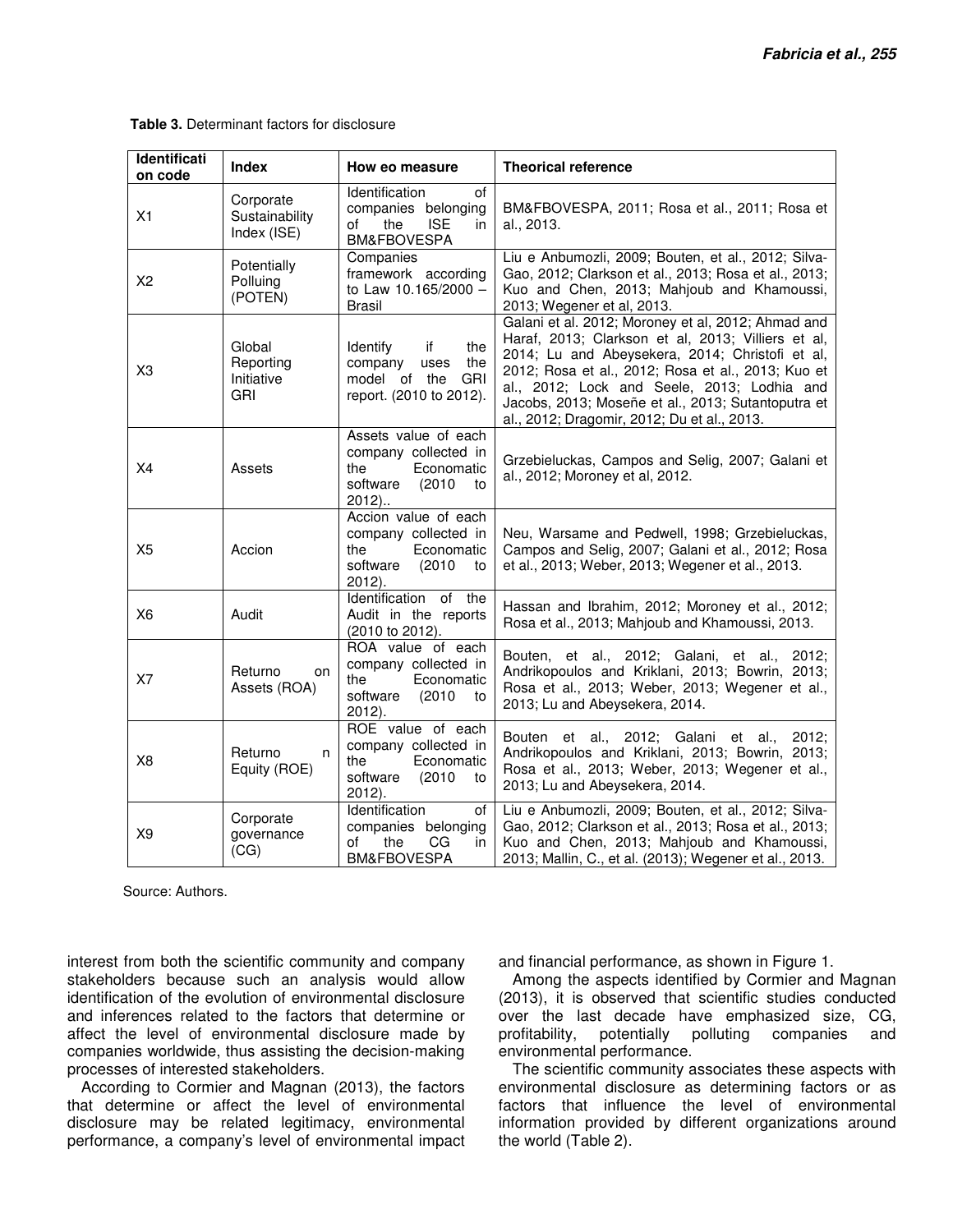**Table 4.** Variables

| Variables in set 1:<br>  ISE; POTEN; GRI; ATIVO; AÇÃO; AUDIT; ROA; ROE;   RAG; RSG<br>∣ GC | Variables in set 2: |
|--------------------------------------------------------------------------------------------|---------------------|
| Number of complete cases: 291                                                              |                     |

Sources: Authors

**Table 5:** Research sample

| <b>AES TIETE</b>                           | CIELO                                 | <b>GERDAU</b>                         | <b>MARFRIG</b>                        | SABESP (NM)                          |
|--------------------------------------------|---------------------------------------|---------------------------------------|---------------------------------------|--------------------------------------|
| <b>ALL AMER LAT</b>                        | COPASA (NM)                           | <b>GERDAU MET</b>                     | MILLS (NM)                            | SANTANDER BR                         |
| <b>AMBEV</b>                               | COPEL (N1)                            | GOL                                   | MINERVA (NM)                          | SID NACIONAL                         |
| <b>ANHANGUERA</b><br>(NM)                  | COSAN                                 | <b>PETROLEO</b><br><b>HRT</b><br>(NM) | <b>MMX MINER</b>                      | SOUZA CRUZ                           |
| ARTERIS (NM)                               | CPFL<br><b>ENERGIA</b><br>(NM)        | <b>HYPERMARCAS</b>                    | <b>MRV</b>                            | <b>SUL</b><br><b>AMERICA</b><br>(N2) |
| <b>DIGITAL</b><br>B <sub>2</sub> W<br>(NM) | <b>CYRELA REALT</b>                   | <b>IGUATEMI (NM)</b>                  | MULTIPLAN (N2)                        | <b>SUZANO PAPEL</b>                  |
| <b>BANRISUL (N1)</b>                       | <b>DASA</b>                           | <b>IOCHP-MAXION</b>                   | MULTIPLUS (NM)                        | TAESA (NM)                           |
| <b>BMFBOVESPA</b>                          | <b>DURATEX (NM)</b>                   | <b>ITAUSA</b>                         | <b>NATURA</b>                         | <b>BRASIL</b><br>TELEF.<br>S.A       |
| <b>BR MALLS PAR</b>                        | <b>ECORODOVIAS</b><br>(NM)            | <b>ITAUUNIBANCO</b>                   | <b>ODONTOPREV</b><br>(NM)             | TIM PART S/A                         |
| <b>BR</b><br><b>PROPERT</b><br>(NM)        | ELETROBRAS (N1)                       | <b>JBS</b>                            | OGX PETROLEO                          | TOTVS (NM)                           |
| <b>BRADESCO</b>                            | <b>ELETROPAULO</b>                    | KLABIN S/A (N1)                       | ΟI                                    | <b>TRACTEBEL</b><br>(NM)             |
| <b>BRADESPAR</b>                           | EMBRAER (NM)                          | <b>KROTON (NM)</b>                    | P.ACUCAR-CBD<br>(N1)                  | ULTRAPAR (N1)                        |
| <b>BRASIL (NM)</b>                         | <b>ENERGIAS</b><br><b>BR</b><br>(NM)  | LIGHT S/A (NM)                        | <b>PDG REALT</b>                      | <b>USIMINAS</b>                      |
| <b>BRASKEM</b>                             | ENEVA (NM)                            | LLX LOG (NM)                          | <b>PETROBRAS</b>                      | <b>VALE</b>                          |
| <b>BRF FOODS</b>                           | EQUATORIAL (NM)                       | <b>LOCALIZA</b>                       | PETROPAR S.A.                         | VALETRON S.A.                        |
| <b>BROOKFIELu</b>                          | <b>ESTACIO</b><br><b>PART</b><br>(NM) | <b>LOJAS AMERIC</b>                   | <b>PORTO</b><br><b>SEGURO</b><br>(NM) | VALID (NM)                           |
| <b>CCRAS</b>                               | EVEN (NM)                             | <b>LOJAS RENNER</b>                   | QUALICORP (NM)                        | WEG (NM)                             |
| <b>CEMIG</b>                               | EZTEC (NM)                            | M.DIASBRANCO<br>(NM)                  | <b>RAIADROGASIL</b>                   |                                      |
| <b>CETIP</b>                               | <b>FIBRIA</b>                         | MAGAZ LUIZA (NM)                      | <b>RANDON</b><br><b>PART</b><br>(N1)  |                                      |
| <b>CIA HERING</b>                          | <b>GAFISA</b>                         | MARCOPOLO (N2)                        | <b>ROSSI RESID</b>                    |                                      |

Source: Authors

Following a study of 108 Belgian companies, Bouten et al. (2012) report that it is not possible to state that size and return on equity (ROE) are related to environmental disclosure, and those authors consider that the disclosure decision should be made by companies.

Barros and Silva Monteiro (2012) have analyzed information approximately 29 Portuguese companies. The results of that study show that 76.9% of companies do not disclose any environmental information and that the companies that do disclose such information (seven companies) have environmental certifications that may influence the level of disclosure.

Galani et al. (2012) examine the standards for the quality of voluntary environmental disclosures made by the 100 most profitable companies in Greece, finding that only 35 of those companies disclose environmental information in their annual reports. In addition to verifying the quality of company-provided information, the authors find that company size, type of business and use of reports in accordance with Global Reporting Initiative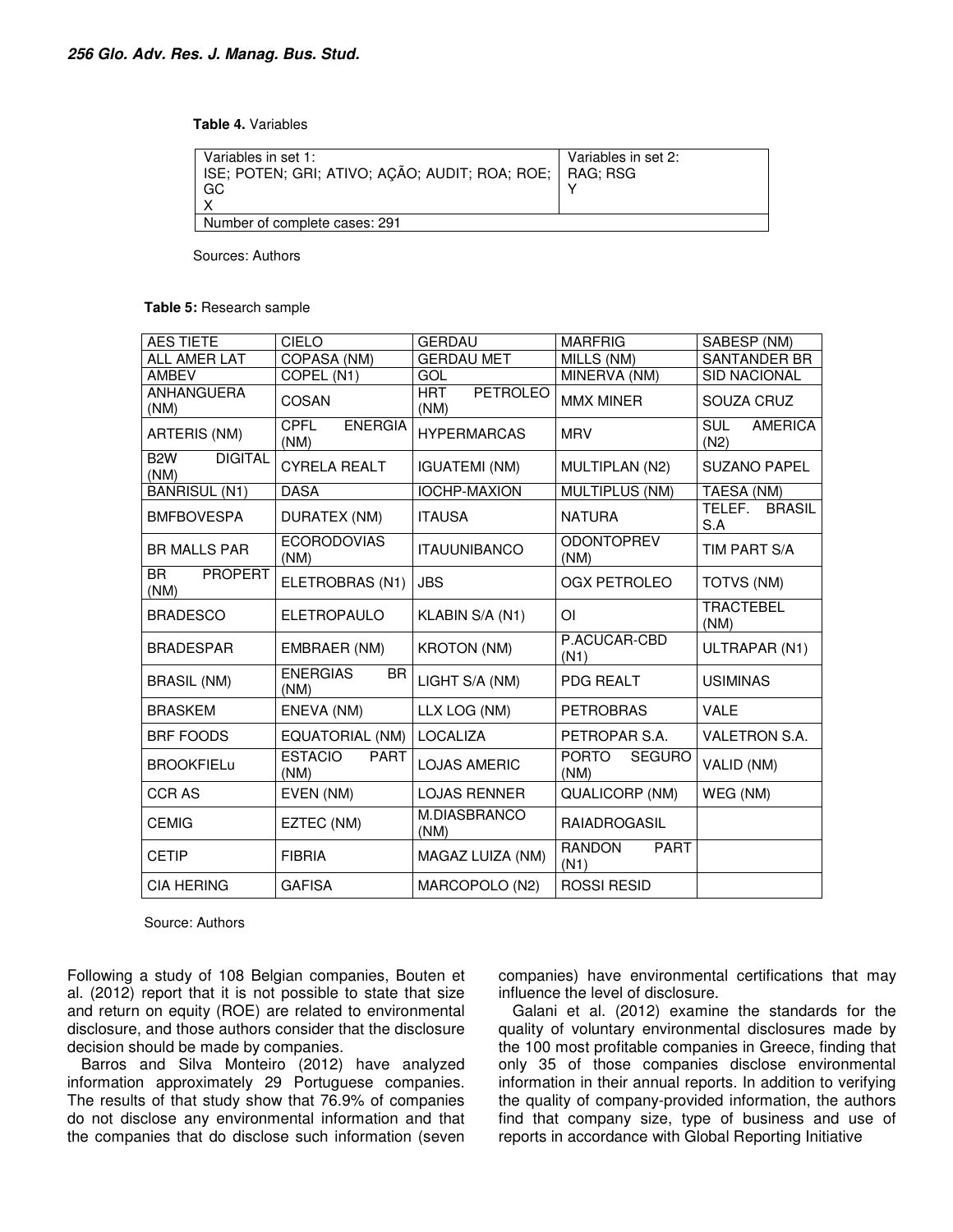

**Graph 3:** Number of companies who have published sustainability report in the analyzed period (2010-2012) Source: Authors

| Table 6: Average of disclosure on management impacts in the sustainability report |  |
|-----------------------------------------------------------------------------------|--|
|                                                                                   |  |

|                                      |          |                              | 2010            |                         |                                                                                      |          |                              | 2011            |                        |                                      |          |                              | 2012     |                        |            |
|--------------------------------------|----------|------------------------------|-----------------|-------------------------|--------------------------------------------------------------------------------------|----------|------------------------------|-----------------|------------------------|--------------------------------------|----------|------------------------------|----------|------------------------|------------|
| Environmental Disclosure Assessement | Emissões | <b>Efluentes</b><br>líquidos | <b>Resíduos</b> | Produtos el<br>servicos | Transporte Emissões                                                                  |          | <b>Efluentes</b><br>líquidos | <b>Resíduos</b> | Produtos<br>e servicos | Transporte Emissões                  |          | <b>Efluentes</b><br>líquidos | Resíduos | Produtos e<br>servicos | Transporte |
| <b>MAXIMO</b>                        | 88,85    | 119.90                       | 113.43          | 116,25                  | 95,06                                                                                | 91.40    | 103,40                       | 90,55           | 116,25                 | 37,15                                | 91.40    | 119,90                       | 90,55    | 108,13                 | 27,25      |
| <b>MINIMO</b>                        | $-46,22$ | $-65.40$                     | $-49,80$        | $-46,22$                | $-46,22$                                                                             | $-46,22$ | $-65,40$                     | $-49,80$        | $-46,22$               | $-46,22$                             | $-46,22$ | $-65.40$                     | $-49,80$ | $-46,22$               | $-46,22$   |
| <b>MEDIA</b>                         | $-22.09$ | $-37.79$                     | $-27,68$        | $-25,02$                | $-35,90$                                                                             | $-19.41$ | $-36,60$                     | -25,27          | $-19,70$               | $-35,21$                             | $-10,11$ | $-40,54$                     | $-17.11$ | -4,73                  | $-30,92$   |
| MEDIANA                              | $-46,22$ | $-46.22$                     | $-46,22$        | $-46,22$                | $-46,22$                                                                             | $-46.22$ | $-46.22$                     | -46,22          | $-46,22$               | $-46,22$                             | $-46,22$ | $-46.22$                     | $-46.22$ | $-46,22$               | $-46,22$   |
| <b>DESVIO PADRÃO</b>                 |          |                              |                 |                         | 40,08216 33,35934 38,06918 39,687598 20,2675743 42,54027 33,39938 35,10007 42,950345 |          |                              |                 |                        | 17,895425 47,74643 28,74756 41,43848 |          |                              |          | 52,448188              | 20,478241  |

Source: Authors

|                                      |           |                           | 2010      |                                               |           |          |           | 2011      |                     |           |                     |           | 2012      |                     |           |
|--------------------------------------|-----------|---------------------------|-----------|-----------------------------------------------|-----------|----------|-----------|-----------|---------------------|-----------|---------------------|-----------|-----------|---------------------|-----------|
| Environmental Disclosure Assessement |           | emissions effluents waste |           | product/setransport emissions effluents waste |           |          |           |           | product/setransport |           | emissions effluents |           | waste     | product/setransport |           |
| BRF - BRASIL FOODS S.A.              | $-15.66$  | 119,900                   | 43.475    | 67,500                                        | 10.475    | 4,445    | 56,500    | 49.250    | 67.500              | 10.475    | 69.982              | 119,900   | $-5,87$   | 108,125             | $-22,125$ |
| AMBEV                                | 1,608     | 104,900                   | 121,300   | 83,750                                        | 57,150    | 88,852   | 84,500    | 121,300   | 116,250             | 74,213    | $-46.220$           | $-46.220$ | $-46.220$ | $-46.220$           | $-46.220$ |
| <b>DURATEX S.A.</b>                  | 56,024    | $-6,10$                   | 75,550    | 75,625                                        | $-22,125$ | 71,024   | $-6.10$   | 75,550    | 41,875              | $-25,835$ | 71,024              | $-6,100$  | 37,400    | 41,875              | $-25,835$ |
| <b>ECORODOVIAS</b>                   | 75,272    | $-41,500$                 | 75,550    | 41,875                                        | $-25.838$ | 51,029   | $-55.50$  | 31,625    | 41,875              | 0,025     | 52,837              | $-55,50$  | 75,550    | 83,750              | 11,275    |
| <b>ENERGIAS BR</b>                   | 44,446    | $-55,50$                  | 90,550    | 66,250                                        | $-25.838$ | 59,036   | $-41,50$  | 90,550    | 50,000              | $-25,838$ | 84,872              | -65,4     | 38,050    | 41,875              | $-25,838$ |
| COPEL S.A.                           | 64,304    | 52,400                    | $-3.25C$  | 58,125                                        | $-8,850$  | 83.072   | $-55,50$  | 25.275    | 58,125              | $-8.85$   | 60,841              | $-41.500$ | 2,000     | 25,625              | $-8,850$  |
| <b>EMBRAER</b>                       | $-45,052$ | $-65,400$                 | $-49.800$ | $-32,500$                                     | $-25.83$  | 17,291   | -6.10     | 105,550   | 74,375              | 31,838    | 71,677              | $-20.100$ | 90,550    | 58,125              | 2,400     |
| <b>BM&amp;FBOVESPA</b>               | $-9,368$  | -65,40                    | 38,050    | 67,500                                        | $-25,838$ | $-9,368$ | 43,500    | 38,050    | 67,500              | 48,338    | 62,437              | $-65,400$ | 38,050    | 0,000               | $-25,838$ |
| <b>CPFLENERGIA</b>                   | 39,911    | $-55,500$                 | 31,625    | 25,625                                        | $-12.225$ | 37,604   | $-41.50$  | 52,400    | 25,625              | $-12,225$ | 43,652              | $-55,500$ | 52,400    | 41,875              | $-22,125$ |
| P. ACUCAR                            | 26,517    | $-65,400$                 | $-5,875$  | 75,625                                        | -22,125   | 91,397   | $-65,400$ | $-5,875$  | 59,375              | $-22,125$ | 91,397              | $-65,400$ | $-5,875$  | 59,375              | $-22,125$ |
| <b>SUL AMERICA</b>                   | 47,726    | $-65,400$                 | $-5,875$  | 66,250                                        | $-0.975$  | 54,041   | $-65.400$ | $-5.875$  | 33.750              | $-0.975$  | 47.726              | $-65.400$ | $-5,87$   | 25,625              | 12,300    |
| <b>NATURA</b>                        | 9,717     | $-55,500$                 | $-44.025$ | 67,500                                        | $-22,125$ | 9,717    | $-55,500$ | $-21,525$ | 75,625              | $-22,125$ | 80,257              | $-41.500$ | $-5.87$   | 66,250              | 1,375     |
| COPASA S.A.                          | 16,103    | $-51,400$                 | 10,975    | 50,000                                        | $-25.838$ | 47,257   | $-55.50$  | 31,625    | 50,000              | $-25.835$ | 23,221              | $-55,500$ | $-44.02!$ | 58,125              | $-8,850$  |

**Table 7:** Companies that stand by the level of environmental disclosure in annual reports

Source: Authors

(GRI) standards are factors that determine Greek companies' level of environmental disclosure.

Hassan and Ibrahim (2012) analyze 100 companies in the United Kingdom and find that winning a particular environmental award is influenced by the presence of an Environmental Management System, the engagement of stakeholders and the disclosure of specific environmental information (i.e., information related to waste management, risk of climate change and climate-changerelated activities).

Moroney et al. (2012) analyze the environmental disclosure of 500 Australian companies and find that 40% disclose environmental information. In addition, the authors note that auditing has no direct relationship with level of disclosure but that company size does affect disclosure. The authors note that companies that take a proactive approach to environmental risks may have a competitive advantage and increased gains.

Rupley et al. (2012) examine the reports of 127 companies in the United States and find not only that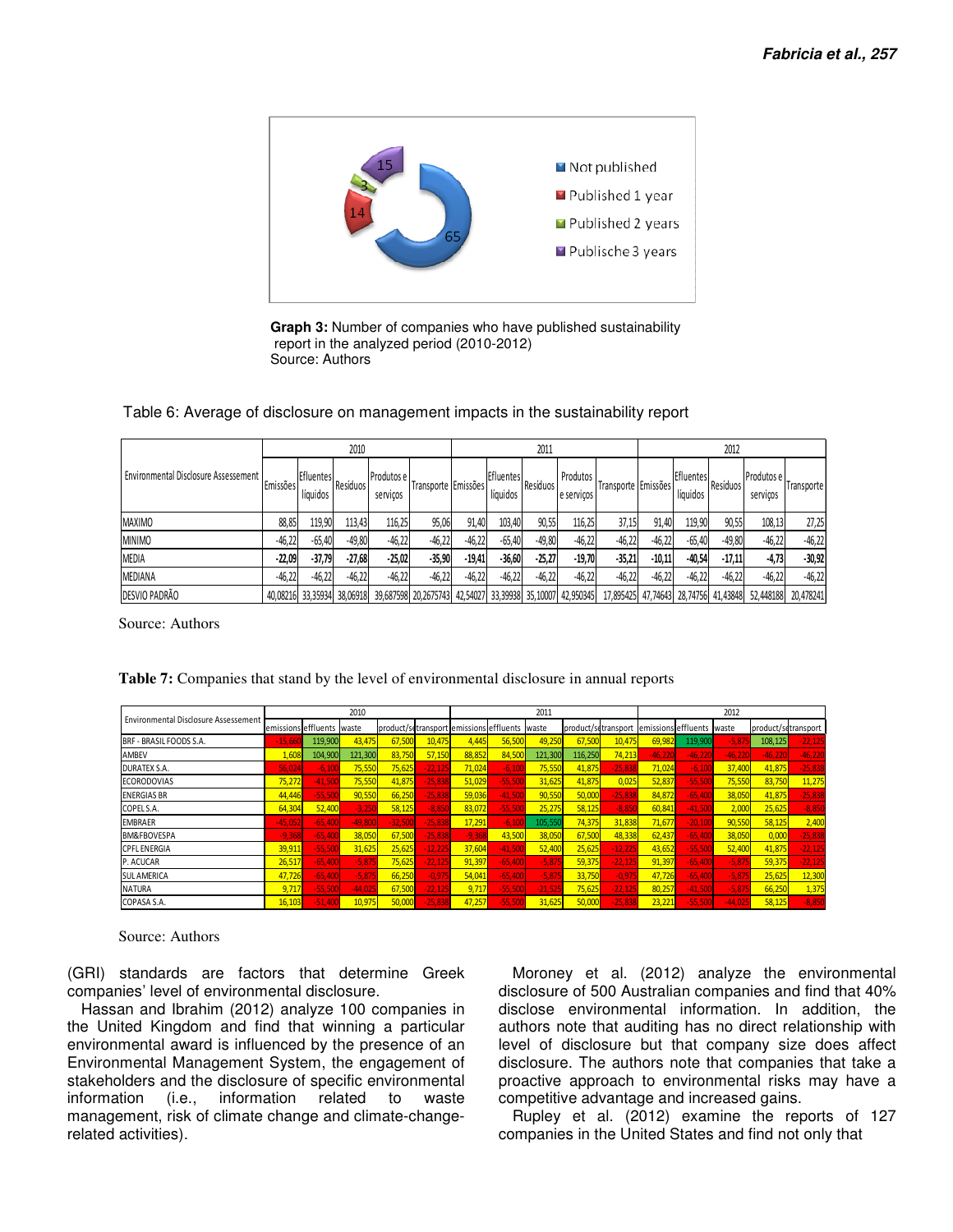|                                    |                 |           | 2010      |           |           |                            |           | 2011             |           |           |           |           | 2012      |                                                                                                                                                  |           |
|------------------------------------|-----------------|-----------|-----------|-----------|-----------|----------------------------|-----------|------------------|-----------|-----------|-----------|-----------|-----------|--------------------------------------------------------------------------------------------------------------------------------------------------|-----------|
| nvironmental Disclosure Assessemer |                 |           |           |           |           |                            |           |                  |           |           |           |           |           | Emissões Efluentes Resíduos Produtos dTransport Emissões Efluentes Resíduos Produtos dTransport Emissões Efluentes Resíduos Produtos dTransporte |           |
| Imáximo                            | 75.272 <b>1</b> | 119,900   | 121,300   | 116.250   | 57,150    | 91,397                     | 84,500    | 121,300          | 116.250   | 74.213    | 91,397    | 119.900   | 90.550    | 108.125                                                                                                                                          | 57,150    |
| mínimo                             | $-46.220$       | $-65.400$ | $-49,800$ | $-46.220$ | $-46.220$ | $-46.220$                  | $-65,400$ | $-49.800$        | $-46.220$ | $-46.220$ | $-46.220$ | $-65.400$ | $-49,800$ | $-46.220$                                                                                                                                        | $-46,220$ |
| Imédia                             | $-32.986$       | $-51.146$ | $-32.338$ | $-18.863$ | $-29.552$ | $-29.093$                  | $-52.594$ | $-30.970$        | $-21.241$ | $-28.121$ | $-21.377$ | $-45.369$ | $-29.239$ | $-16.923$                                                                                                                                        | $-32,128$ |
| mediana                            | $-45.052$       | $-65.400$ | $-46.220$ | $-32.500$ | $-25.838$ | $-45.052$                  | $-65.400$ | $-46.220$        | $-32.500$ | $-25.838$ | $-46.220$ | $-46.220$ | $-46.220$ | $-46.220$                                                                                                                                        | $-46,220$ |
| desvio padrão                      | 28,16507        | 30,1634   | 34,34183  |           |           | 38,14353 14,83602 35,60486 |           | 23,8695 36,75526 | 35,21538  | 18,72113  | 42,82343  |           |           | 24,7823 31,93616 45,47754                                                                                                                        | 20.73517  |

|  | Table 8. Mean disclosure of impact management in the annual report |  |  |  |  |  |
|--|--------------------------------------------------------------------|--|--|--|--|--|
|  |                                                                    |  |  |  |  |  |

Source: This study

**Table 9.** Indicators used in the correlation analysis

| Global indices of environmental disclosure<br>(dependent variables)                                                                                                                  |                                               | <b>Performance indicators</b><br><i>(independent variables)</i> |                                                                    |
|--------------------------------------------------------------------------------------------------------------------------------------------------------------------------------------|-----------------------------------------------|-----------------------------------------------------------------|--------------------------------------------------------------------|
|                                                                                                                                                                                      | <b>Environmental</b>                          | Legitimacy                                                      | <b>Economic</b>                                                    |
| Level of Environmental Disclosure in Annual Report of the<br>companies surveyed (Y1)<br>Level of Disclosure in Environmental Sustainability Report of<br>the companies surveyed (Y2) | $ISE(X_1)$ ,<br>POTEN $(X_2)$ ,<br>$GRI(X_3)$ | Audit $(X_6)$ ,<br>GC(X <sub>9</sub> )                          | Assets $(X_4)$ ,<br>Accion $(X_5)$ ,<br>$ROA (X7)$ ,<br>$ROE(X_8)$ |

Source: Authors

**Table 10.** Canonical Correlations

|               |           | <b>Canonical</b>              | Wilks    |                    |       |                |
|---------------|-----------|-------------------------------|----------|--------------------|-------|----------------|
| <b>Number</b> |           | <b>Eigenvalue Correlation</b> | Lambda   | <b>Chi-Squared</b> | ID.F. | <b>P-Value</b> |
|               | 0.669577  | 10.818277                     | 0.2125   | 438.314            | l30   | 0.0000         |
|               | 0.32072   | 0.566322                      | 0.643117 | 124.924            | 18    | 0.0000         |
| IЗ            | 0.0532368 | 10.230731                     | 0.946763 | 15.4819            |       | 0.0504         |

Source: Authors

potentially polluting companies make a greater attempt to disclose their environmental performance but also that aspects of CG influence the level of environmental disclosure.

Silva-Gao (2012) analyzes 54 American energy companies and finds that there is a relationship between potentially polluting companies and level of environmental disclosure.

Zeng et al. (2012) analyze 871 Chinese companies and find that public, potentially polluting companies that use environmental management indices have higher levels of environmental disclosure.

 Ahmad and Haraf (2013) find in a sample of 30 Malaysian companies that over time, companies improve the quality of their environmental information and that aspects related to size and environmental performance influence the level of disclosure. However, they also report that even with this improvement in the amount of information disclosed, the extent of disclosure remains both low and insufficient.

Andrikopoulos and Kriklani (2013) analyze the environmental reports of 136 companies from Copenhagen and find that regulations and company size (the larger the company, the greater the disclosure) increase the degree of environmental disclosure, whereas the liquidity constraints of companies with high financial leverage tend to decrease the degree of environmental disclosure. The authors highlight the importance of considering cultural contexts in developing countries.

Bowrin (2013) analyzes the environmental disclosure profile of 36 publicly held companies in the Caribbean and finds a low degree of disclosure. In Bowrin's sample, environmental disclosure is positively related to the size and type of company, foreign influence and organizational culture. However, the following aspects are not significantly related to the degree of environmental disclosure: corporate profitability, national culture, the importance of public capital funding, gender diversity and board independence of the board to make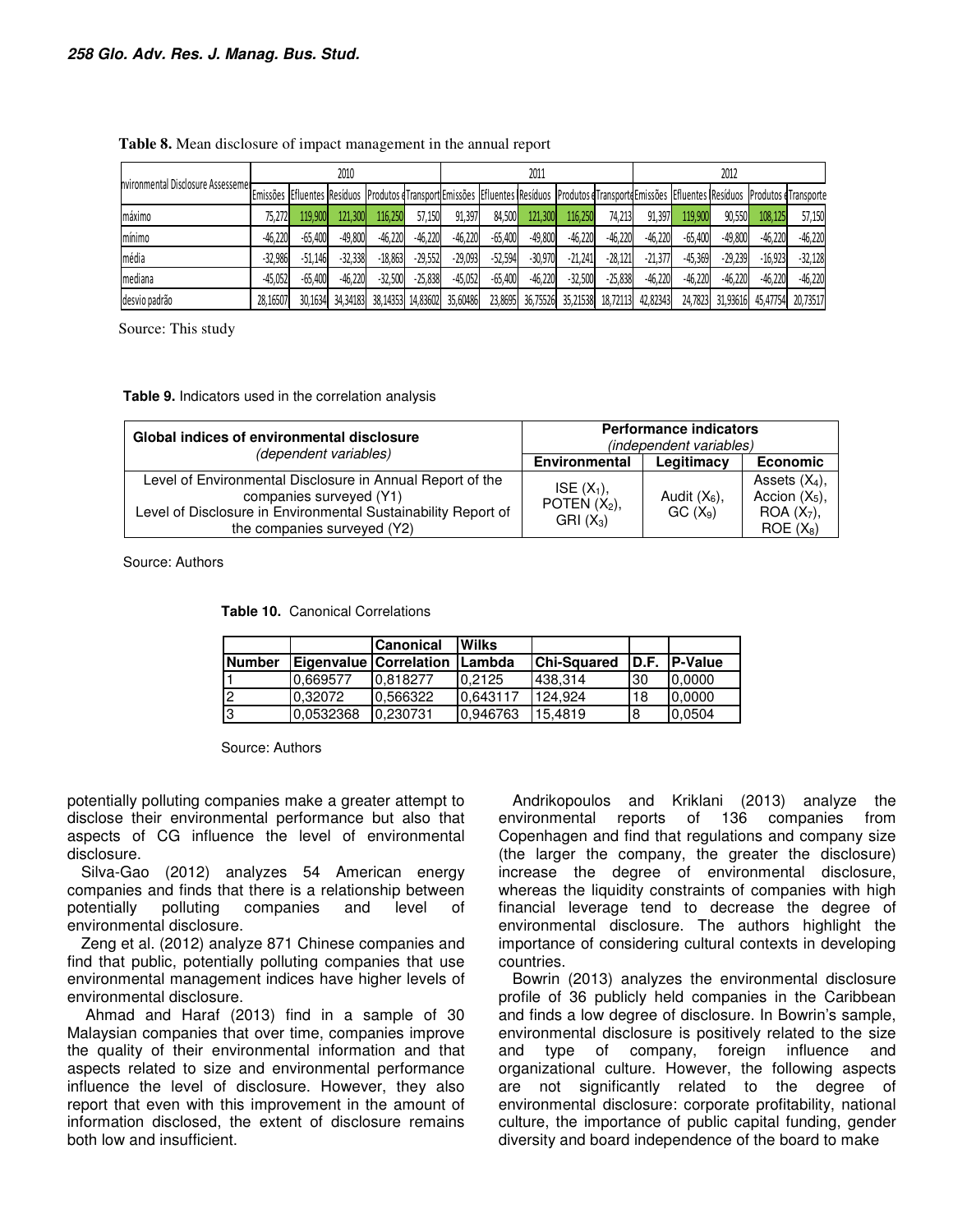| <b>ISE</b>   | $-0.046539$  | $-0.293832$  | $-0,109508$ |
|--------------|--------------|--------------|-------------|
| <b>POTEN</b> | 0,134415     | $-0,112023$  | $-0,269048$ |
| GRI          | 0.878416     | $-0.148538$  | $-0.255896$ |
| <b>ATIVO</b> | 0,200843     | $-0.0890141$ | 0,408424    |
| <b>ACÃO</b>  | 0,0556667    | 0,214261     | $-0,179144$ |
| <b>AUDIT</b> | 0,24066      | $-0,321424$  | 0,53034     |
| <b>ROA</b>   | 0,100984     | $-0,358357$  | 0,238085    |
| <b>ROE</b>   | $-0.0629805$ | $-0.0635749$ | $-0,233743$ |
| GC           | $-0.0604362$ | $-0.0192619$ | 0,583658    |
| X.           | $-0.177082$  | $-0.767544$  | $-0,305636$ |

**Table 11.** Coefficients for Canonical Variables of the First Set

Source: Authors

**Table 12.** Coefficients for Canonical Variables of the Second Set

| <b>IRAG</b> | 0.0324526 | $-0.15344$ | 11.11672   |
|-------------|-----------|------------|------------|
| <b>IRSG</b> | 10.885409 | 1-0.372156 | 1-0.600445 |
| IΥ          | 0.340162  | 10,942831  | 10,0995415 |

Source: Authors

decisions about the scope of disclosure.

Clarkson et al. (2013) examine 93 companies in the United States and find that a proactive environmental strategy and its disclosure to investors may increase share price, thus suggesting that environmental strategies and proper disclosure can be advantageous for companies.

Rosa et al. (2013) examine the annual and sustainability reports of 50 Brazilian companies and detect both a low degree of environmental disclosure and low correlation between economic performance and environmental disclosure.

Iatridis (2013) analyzes 529 publicly traded companies in Malaysia companies and finds that environmental disclosure is positively associated with environmental performance, high profitability, high capital expenditures, type of activities, CG, and independent audits.

Mahjoub and Khamoussi (2013) analyze the relationship between environmental disclosure and financial performance for 250 companies in France, and find that companies with the highest levels of social and environmental commitment are not only more likely to derive benefits and but also to communicate more persistent and desirable gains to investors.

Mallin et al. (2013), Meng, et al. (2013) and Peter and Romi (2013) analyze reports of companies in the United States and China and find a positive association between environmental disclosure and CG.

Wegener et al. (2013) analyze 319 Canadian companies and find that upper-management decisions to disclose climate change data are associated with domestic investors, not foreign ones. In addition, the authors find that companies with low pollution levels tend to provide greater disclosure than do potentially polluting companies.

Weber (2013) and Lu and Abeysekera (2014) analyze reports from Chinese companies and find positive associations between environmental disclosure and company size, profitability and industry classification.

Thus, we conclude that scientific studies over the last decade show that disclosure levels are still considered low. Nevertheless, there is a consensus in the literature that environmental disclosure may serve as a decisionmaking tool for interested stakeholders and therefore, there is growing interest from different organizations to expand and improve environmental disclosure.

It also is found that management decisions related to disclosure environmental aspects may be influenced by factors that improve the company-stakeholder relationship, such as financial leverage, awards and legitimacy. Thus, studies over the last decade show that environmental disclosure may be primarily associated with size and type of company, environmental performance and corporate governance.

### **Development of the analytical structure of the research**

For the development of the analysis of results, analytical structures of environmental disclosure, of the determinant factors and statistical treatment are built.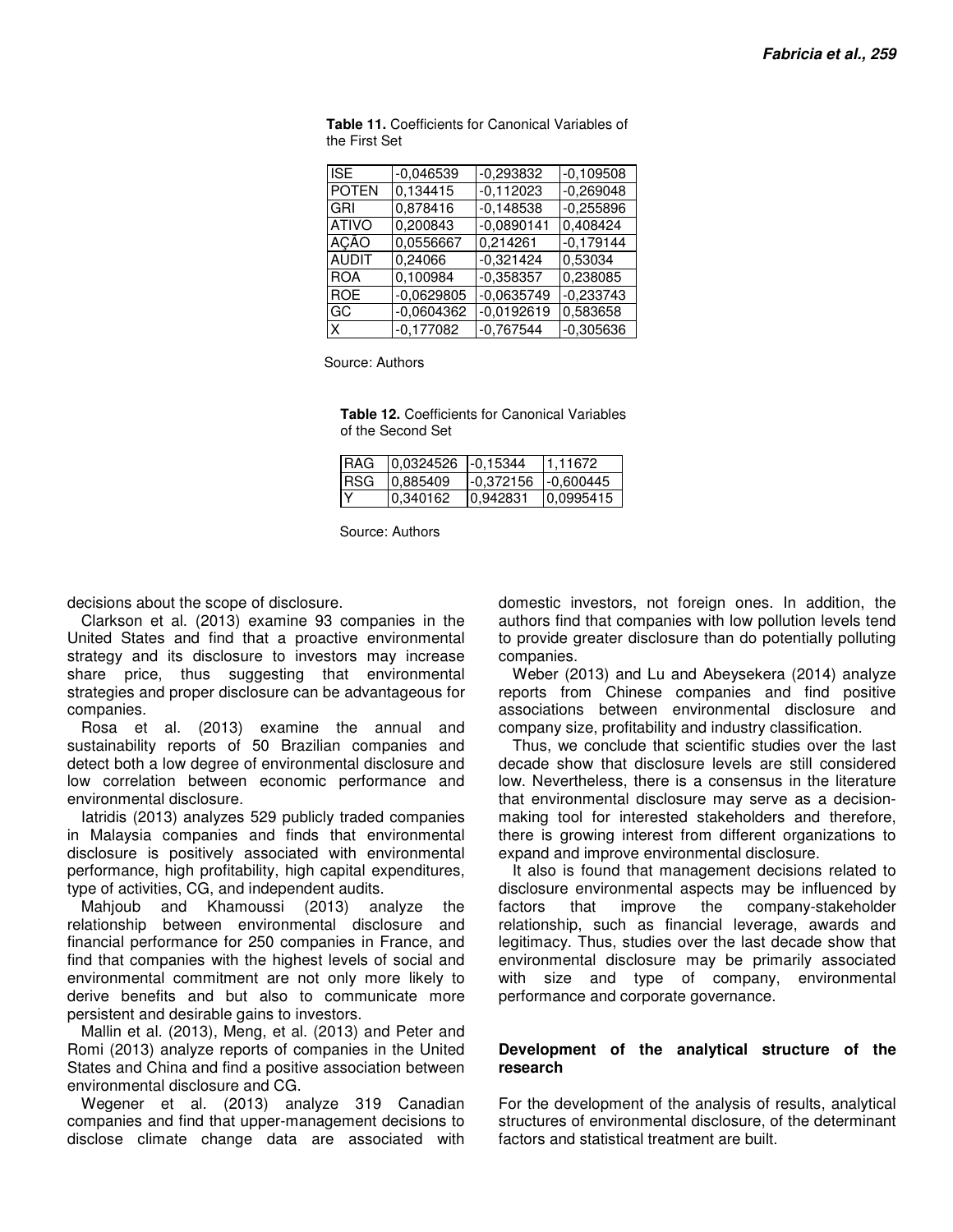| Identificat<br>ion code | <b>Index</b>                                    | <b>Correlation</b><br>with reports | Authors to corroborate the findings<br>of the research                                                                                                                                                                                                                                                                                                                      | <b>Authors who</b><br>oppose the research<br>findings                                                                             |
|-------------------------|-------------------------------------------------|------------------------------------|-----------------------------------------------------------------------------------------------------------------------------------------------------------------------------------------------------------------------------------------------------------------------------------------------------------------------------------------------------------------------------|-----------------------------------------------------------------------------------------------------------------------------------|
| X1                      | Corporate<br>Sustainability<br>Index (ISE)      | <b>NEGATIVE</b>                    | Rosa et al., 2011; Rosa et al., 2013.                                                                                                                                                                                                                                                                                                                                       |                                                                                                                                   |
| X <sub>2</sub>          | Potentially<br>Polluing<br>(POTEN)              | <b>POSITIVE</b>                    | Liu e Anbumozli, 2009; Bouten, et al.,<br>2012; Silva-Gao, 2012; Clarkson et al.,<br>2013; Rosa et al., 2013; Kuo and Chen,<br>2013; Mahjoub and Khamoussi, 2013;<br>Wegener et al, 2013.                                                                                                                                                                                   |                                                                                                                                   |
| X <sub>3</sub>          | Global<br>Reporting<br>Initiative<br><b>GRI</b> | <b>POSITIVE</b>                    | Galani et al. 2012; Moroney et al, 2012;<br>Ahmad and Haraf, 2013; Clarkson et al,<br>2013; Villiers et al, 2014; Lu and<br>Abeysekera, 2014; Christofi et al, 2012;<br>Rosa et al., 2012; Rosa et al., 2013;<br>Kuo et al., 2012; Lock and Seele, 2013;<br>Lodhia and Jacobs, 2013; Moseñe et<br>al., 2013; Sutantoputra et al., 2012;<br>Dragomir, 2012; Du et al., 2013. |                                                                                                                                   |
| X <sub>4</sub>          | Assets                                          | <b>POSITIVE</b>                    | Galani et al., 2012; Moroney et al, 2012.                                                                                                                                                                                                                                                                                                                                   | Grzebieluckas,<br>Selig,<br>Campos and<br>2007                                                                                    |
| X <sub>5</sub>          | Accion                                          | <b>POSITIVE</b>                    | Neu, Warsame and Pedwell, 1998;<br>Galani et al., 2012; Rosa et al., 2013;<br>Weber, 2013; Wegener et al., 2013.                                                                                                                                                                                                                                                            | Grzebieluckas,<br>Campos and<br>Selig,<br>2007.                                                                                   |
| <b>X6</b>               | Audit                                           | <b>POSITIVE</b>                    | Hassan and Ibrahim, 2012; Moroney et<br>al., 2012; Mahjoub and Khamoussi,<br>2013.                                                                                                                                                                                                                                                                                          |                                                                                                                                   |
| X7                      | Returno on<br>Assets (ROA)                      | <b>POSITIVE</b>                    | Galani, et al., 2012; Andrikopoulos and<br>Kriklani, 2013; Bowrin, 2013; Rosa et<br>al., 2013; Weber, 2013; Wegener et al.,<br>2013; Lu and Abeysekera, 2014.                                                                                                                                                                                                               | Bouten, et al., 2012;                                                                                                             |
| X <sub>8</sub>          | Returno n<br>Equity (ROE)                       | <b>NEGATIVE</b>                    | Bouten et al., 2012; Bowrin, 2013; Rosa<br>et al., 2013.                                                                                                                                                                                                                                                                                                                    | Galani et al., 2012;<br>Andrikopoulos and<br>Kriklani, 2013; Weber,<br>2013; Wegener et al.,<br>2013; Lu and<br>Abeysekera, 2014. |
| X <sub>9</sub>          | Corporate<br>governance<br>(CG)                 | <b>NEGATIVE</b>                    | Bouten, et al., 2012;                                                                                                                                                                                                                                                                                                                                                       | latridis, 2013; Rupley<br>et al, 2012; Mallin,<br>2013; Meng et al,<br>2013; Peters and<br>Romi, 2013.                            |

|  |  |  |  | <b>Table 13.</b> Canonical correlation between Environmental Disclosure and Determinants Factores |
|--|--|--|--|---------------------------------------------------------------------------------------------------|
|--|--|--|--|---------------------------------------------------------------------------------------------------|

Sources: Authors

## **Analytical structure of impact of level of management disclosure (IMD)**

In this study, we performed an analysis of companies' environmental disclosure using the IMD a model, which aims to assess a company's level of environmental disclosure. The model is based on the GRI guidelines, following Rosa et al. (2013). This study analyzes the environmental information of 100 Brazilian companies based on the analytical structure shown in Figure 2 (appendix).

Each of the model's five categories is composed of criteria and subcriteria that represent the elements that the GRI guidelines deem relevant to evaluate companies' impact management. Therefore, these criteria and subcriteria were measured using ordinal scales (which express order) and cardinal scales (which express value) and were integrated using compensation rates that express the degree of importance among the criteria and subcriteria. Finally, the model was integrated based on the global evaluation of alternatives, which was calculated by the additive aggregation equation:  $V(a) =$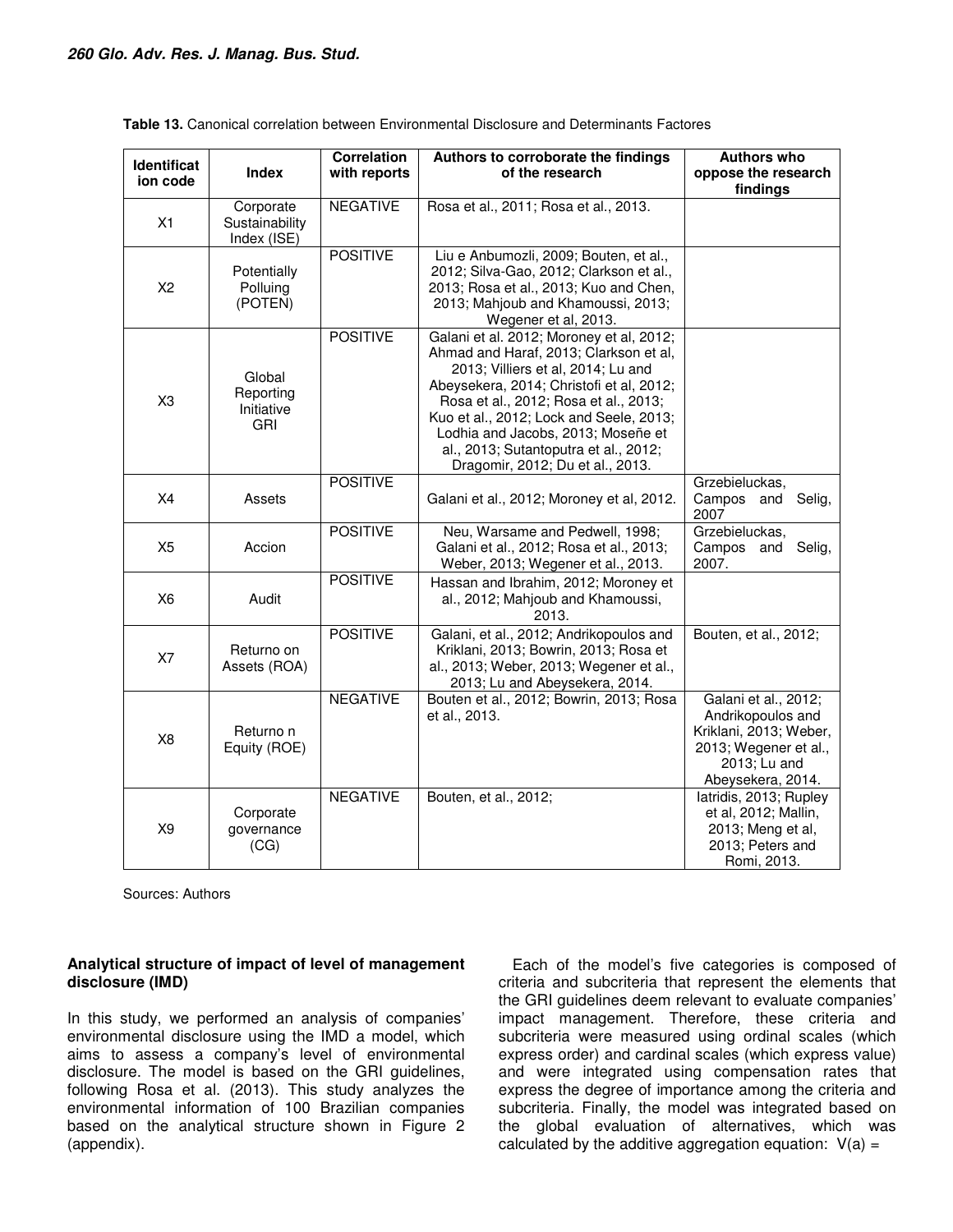w1\*v1(a) +w2\*v2(a) + w3\*v3(a) + .... wn\*wn(a).  $V(a)$  = global value of action a;  $v1(a)$ ,  $v2(a)$ , ...  $vn(a)$  = partial value of action a in criteria 1, 2, 3, ..., n;  $w1(a)$ ,  $w2(a)$ ...  $wn(a)$  = replacement rates of criteria 1,2,3,...,n; n = number of model criteria.

To analyze the results of the disclosure levels identified, three performance levels were considered: (i) Compromise (below 0); (ii) Market (between 0 and 100); and (iii) Excellence (over 100).

#### **Breakdown Structure Determinants of Environmental Disclosure**

From the theoretical construct of this research were determined indices analysis, see Table 3.

#### **Analytical framework of the statistical treatment**

The analysis of canonical correlations was proposed by Hotelling (Mingoti, 2005) and has as main objective "study of the linear relationships between two sets of variables" (Mingoti, 2005, p.143). Basically, the technique summarizes the information of each set of response variables in linear combinations, and the choice of the coefficients of these combinations is performed taking as a criterion the maximization of the correlation between the sets of response variables. These linear combinations constructed are called canonical variables, while the correlation between them is called canonical correlation. This correlation measures the degree of association between two sets of variables, in this case, the indexes in the stock mentioned. Mathematically we can say that regression is a generalization of multiple linear regressions, or that this is a special case of the first.

Are matrices  $\mathbf{X}_{\text{i} \times \text{j}}$  and  $\mathbf{Y}_{\text{i} \times \text{j}}$ , i Table of Brazilian companies and their respective indices j statements,

listed on the Bovespa and NYSE. And the matrices  $W_{k\times j}$ 

e  $\mathrm{Z}_{\mathrm{k} \times \mathrm{j}}$  the scale of British firms k and their account index j, listed on the NYSE and the LSE. The aim is to establish the relationships:

 $a_1x_1 + a_2x_2 + a_3x_3...+ a_1x_1 = b_1y_1 + b_2y_2 + b_3y_3 + ... + b_1y_1$ 

and

$$
c_1w_1 + c_2w_2 + c_3w_3 + \dots + c_jw_j = d_1z_1 + d_2z_2 + d_3z_3 + \dots + d_jz_j
$$

Formally, we define the first pair of canonical variables as

the pair  $U_1 = a_1 x_1 + a_2 x_2 + ... a_m x_n$  and  $V_1 = b_1 y_1 + b_2 y_2 + \ldots + b_n y_n$ , (in the case of this study  $m = n = j$ ) where a=[a1, a2, ..., am] and b=[b1, b2, ..., bn],

are vectors of constants, respectively selected so that the correlation between variables U1 and V1 is a maximum and such that these two variables have variance equal to 1, ie:  $var(U1)=Var(V1)=1$ . The same is also true for U2 e V2, U3 and V3, ...Vk e Uk, k=1,2,...,min(m,n).

For the vectors ak and bk, is shown in the literature (SEBER, 1984, Anderson, 2002 and TIMM, 2002) which should solve the following linear system:

$$
\begin{cases}\n\left(\sum_{XY}\sum_{YY}^{-1}\sum_{YX} - \lambda_k \sum_{XX}\right) a_k = 0 \\
\left(\sum_{YX}\sum_{xx}^{-1}\sum_{xy} - \lambda_k \sum_{YY}\right) b_k = 0\n\end{cases}
$$

Where ∑XX is the matrix of variance X, ∑YY the matrix of variance Y, ∑XY and ∑YX are the covariance matrices and λk is the k-th largest eigenvalue of the

$$
\text{matrix} \ \Sigma_{XX}^{-1} \Sigma_{XY} \Sigma_{YY}^{-1} \Sigma_{YX} \ .
$$

This study only will do the analysis of U1 e V1 to each case, as they may be interpreted as indices of overall performance. The remaining latencies will not be discussed. On the statistical inference, there is a test to see if the matrices X, Y, W and Z are, or not correlated. However, this test only applies when the vectors are multivariate normal. When multivariate normality is valid, it is also possible to construct statistical tests to assess the significance of the canonical variables. These tests are already present by default, because the software used in the article is the Statgraphics package in its version 5.1. The case of correlation and determination were performed by using the following formulas:

$$
r = \sqrt{\frac{SQ(\text{modelo})}{SQTotalcorrigid\rho}}
$$
, where SQ (model denotes the

sum of squares for the regression model fit to the data and SQTotal is the sum of the squares in its entirety), according Table 4.

#### **Population and sample**

The population sample was selected according to the following criteria: (i) companies listed on the stock exchange; and (ii) different sectors.

The first criterion provides for access to sustainabilityrelated reports and data due to the requirement that corporations publish information for their stakeholders. The second criterion implicates scope and diversification because companies from different sectors suffer different societal pressures to provide different types of environmental information and, consequently, the second criterion assists in attaining the research objective of encompassing factors that explain environmental information provided by companies.

Based on these characteristics, we selected companies listed in the IBRX-100 index. That investment index is composed of the 100 most-liquid Brazilian companies in the BM&FBOVESPA. The data were gathered in March 2014 and due to the removal of three companies from the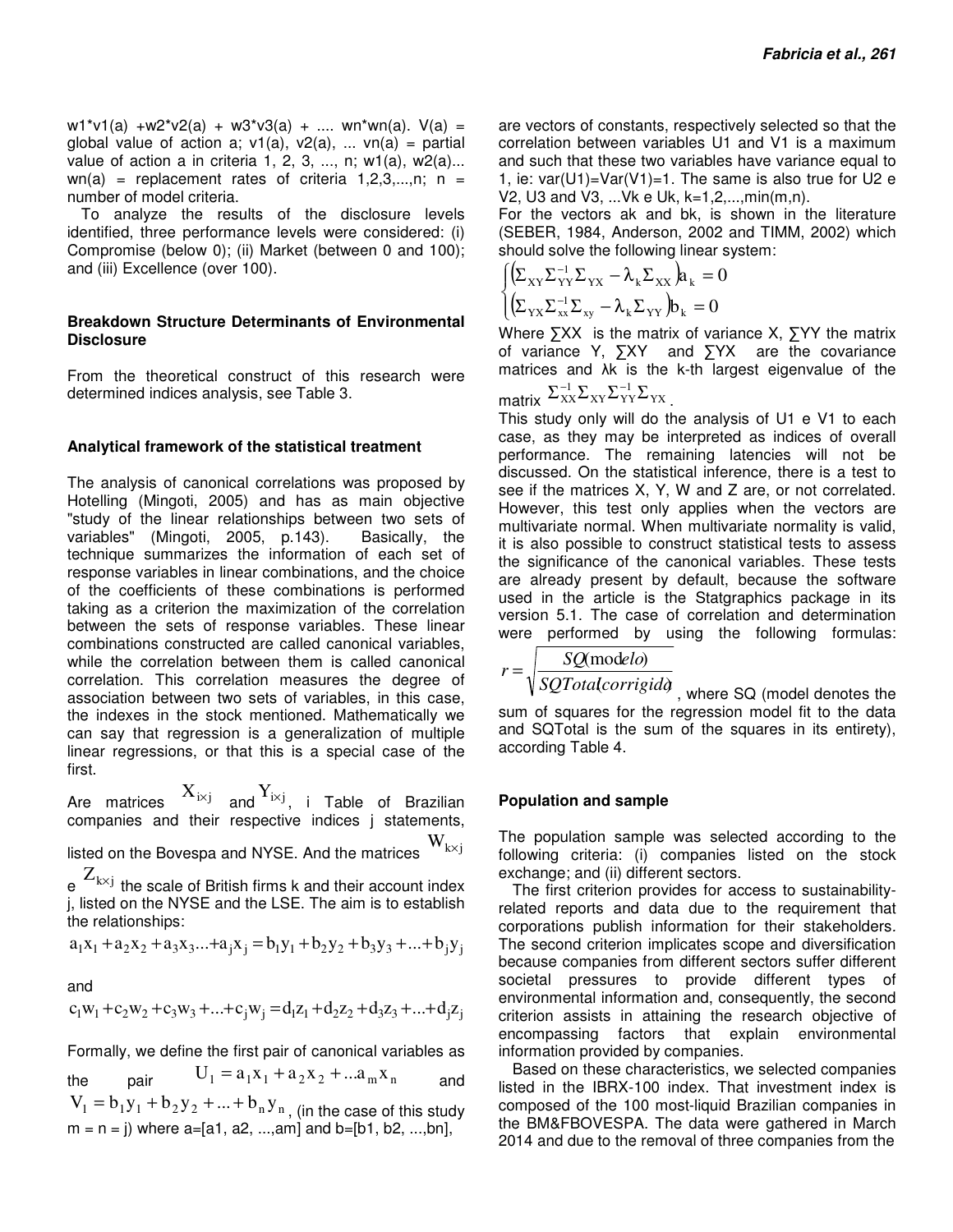index, the analysis was performed using 97 companies (Table 5).

## **Period of analysis**

Given that publication of the Sustainability Report has had greater regularity in the sample studied in the last three years, the study opted to analyze the years 2010 and 2012 to increase the number of observations and firms analyzed. It is important to highlight that the year 2013 was not included because the sustainability report is usually published in the second semester of the following year and, therefore, most of the companies studied still did not have a report in the time period for conducting this study.

## **ANALYSIS OF THE RESULTS**

Analyzing our results was a three-step process. The first step analyzed the level of disclosure in sustainability reports; the second step analyzed the level of disclosure in annual reports; and the third step analyzed the determinant factors of disclosure of information on waste, emissions, effluents, product/service and transport.

### **Sustainability reports**

According to Figure 3, the 97 companies analyzed seldom publish sustainability reports, and only the following 15 companies published reports throughout the period analyzed: BMF&Bovespa, Bradespar, Braskem, Brookfield, Ccr Sa, Cetip, Cia Hering, Fibria, Gafisa, Localiza, Petropar S.A., Suzano Papel, Telefônica Brasil S.A., Usiminas and Valetron S.A.

The sustainability reports' low disclosure levels might be related to the fact that the disclosures are not mandatory. Therefore, it is possible that companies that publish sustainability reports envision a wider disclosure, creating a space for to communicate with society and stakeholders alike to disclose more detailed information about their environmental responsibility, and such information is more detailed than that required by accounting standards and regulatory agencies.

In addition to the voluntary nature of sustainability reports, it is also observed that some companies use their annual reports to disclose environmental, financial, social and managerial information in an integrated manner, discarding the sustainability report as an exclusive communication channel.

Although business practices do not yet favor this type of communication, previous scientific studies and our perceptions create the belief that a sustainability report can be an exclusive communication channel for providing environmental information.

Therefore, it is understood that an exclusive means of communication enables a company to deepen the level of the information provided, and as a result it can provide benefits for the **company** (i.e., dissolving market borders, broadening communications with stakeholder groups interested in company environmental information, enhancing transparency and increasing credibility), for **society** (i.e., expanding knowledge about the impact of business activity on the environment, allowing monitoring of a company's trajectory with respect to its concern about and action on issues regarding sustainable development and human health) and for the **environment** (i.e., organizational actions that allow a reduction in natural resources consumption and the impact of organizational processes that also assist in environmental protection, restoration and conservation).

Thus, environmental disclosure is perceived as an opportunity for companies to show society their proenvironmental actions and, thus, to gain competitive advantages and to support sustainable development.

With respect to scope, the absence or low level of information on (i) impact reduction targets, (ii) comparison standards for emissions, effluents and waste and (iii) quantitative and monetary information on environmental impacts, are considered weaknesses,.

Among the companies with the highest levels of environmental disclosure during the analyzed period, we find that the best indicators refer to information on effluents, waste and products/services, with the following companies standing out: AES Tiete, Fibria, Petrobras, Suzano Papel, BRF-Brasil Foods S.A., Natura, Klabin, Cemig S.A., Duratex S.A., P. Açucar, Tractebel, Copasa S.A., Ecorodovias, Eletrobras, Eletropaulo, Ambev, Energias BR, Vale, Copel S.A. and Braskem S.A.

It is also noted that the level of disclosure of emissions, effluents and products/services evolved between 2010 and 2012; however, the level of information about waste has decreased and information about transport has remained at the lowest assessment level (Table 6).

According to Table 6, information about emissions, effluents and products/services has improved with respect to disclosure level. This improvement is observed in information about greenhouse gases, indirect emissions, disposal of effluents and reverse logistics (for products/services).

It is interesting to note the important role played by society in the process of information improvement and thus, in the last decade, increased information about emissions and waste has been observed. Corroborating not only social movements such as those that occurred in Stockholm (2009) and Rio+20 (2012) but also Brazilian regulations (Federal Act Number 12.305/2010—Solid Waste), it is possible for companies to increase their disclosure levels to meet demand. Thus, it is noted, that sustainability reports can also be used as a mechanism for improving information demanded by society and the government.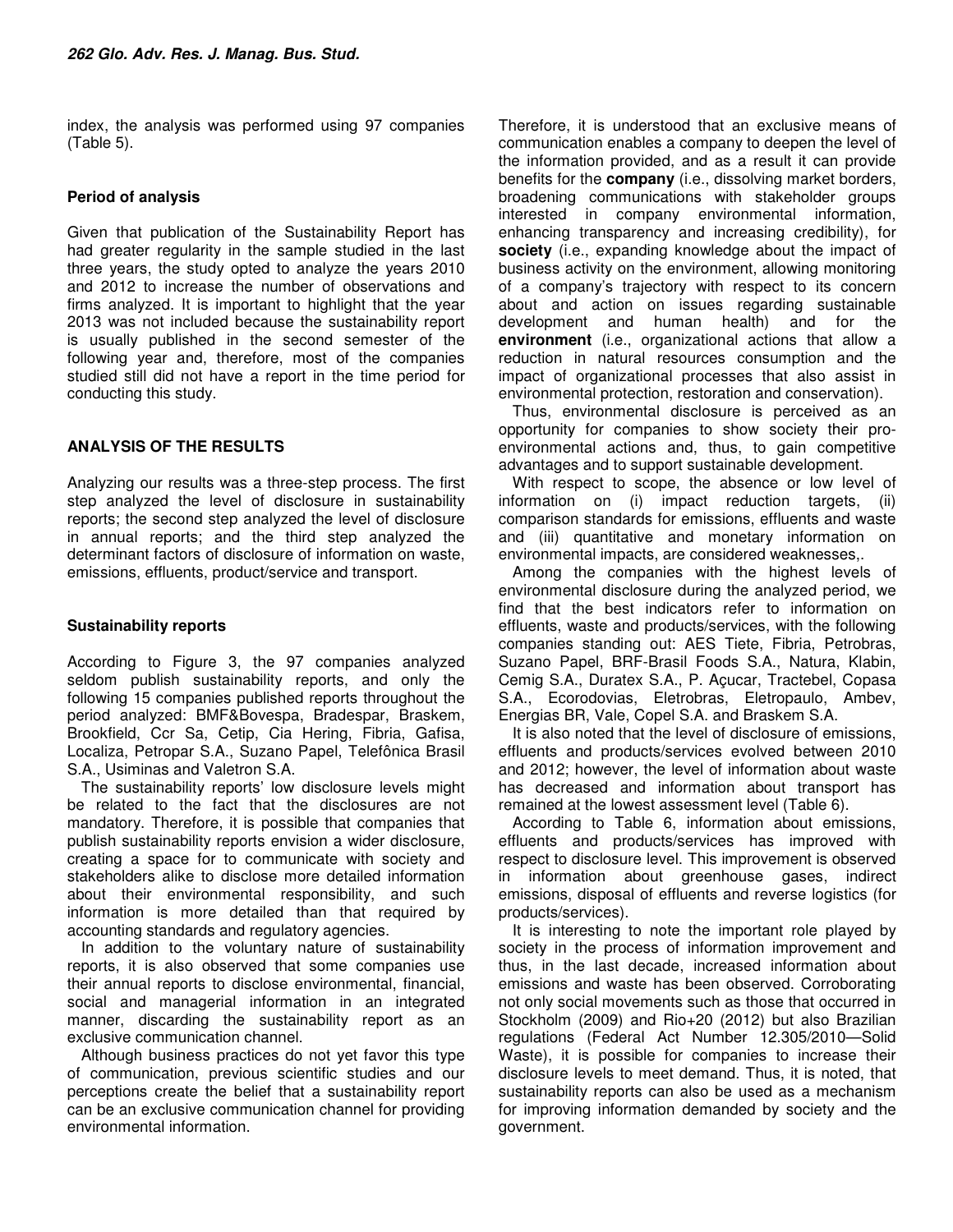### **Annual reports**

Our analysis reveals that companies do not prioritize information about environmental impact in their annual reports, reserving that space for other information about managerial, economic and financial performance, and only 13 of the 98 companies analyzed make environmental disclosures at levels considered good or excellent, as set forth in Table 7.

Table 7 shows that BRF Brasil Foods S.A. has excelled during the last three years—particularly with respect to the disclosure of wastewater-related information differentiating itself from other companies. BRF Brasil Foods S.A. may be concerned about effluent discharge because its greatest impact is associated with the use and consumption of water. Another company that stands out with respect to effluents is beverage company AMBEV, which engages in activity that has major wastewater-related environmental impacts.

The analysis also reveals that many companies' annual reports reveal concern about reporting impacts related to company products/services, which can indicate a concern about explaining a company's legitimacy to its stakeholders.

It is concluded that on average, the companies examined have a performance level of environmental disclosure below zero for the five criteria analyzed, thus revealing a compromising level of information, as set forth in Table 8.

Our analysis reveals that in general, companies lack comparison protocols, information on substances destructive to the ozone layer, presentation of comparative charts about the evolution of the generation and reduction of environmental impacts, explanations about methods of effluent treatment and disposal of solid waste, transportation used for logistical purposes and by employees and quantitative and monetary information about environmental impacts.

To improve information about emissions, we perceived a need to present the following information: (i) data showing the evolution of impacts; (ii) information about substances that deplete the ozone layer; and (iii) disclosure of the type of information provided (i.e., descriptive, quantitative or monetary). For effluents, it is important to expand information about (i) treatment methods and (ii) annual reduction targets. With respect to waste, there are opportunities to improve information about (i) hazardous waste transportation and (ii) annual reduction targets. For products and services, important disclosure elements include (i) identification of impacts and (ii) disposal recovery. Finally, for transport, it is necessary to disclose information about (i) the scope of the impact of staff and logistic-related transportation and (ii) annual impact reduction targets.

#### **Determining factors**

The determining factors are observed to identify the relationship between global indices of environmental disclosure with performance indicators, see Table 1.

Based on the dependent and independent variables shown in Table 3, as canonical correlations Tables 10, 11 and 12 were performed.

This procedure finds the linear combinations of two sets of variables which have the highest correlation between them. In this case, 3 sets of linear combinations have been formed. The first set of linear combinations is: -0,046539\*ISE + 0,134415\*POTEN + 0,878416\*GRI + 0,200843\*ATIVO + 0,0556667\*AÇÃO + 0,24066\*AUDIT + 0,100984\*ROA - 0,0629805\*ROE - 0,0604362\*GC - 0,177082\*X

#### and

0,0324526\*RAG + 0,885409\*RSG + 0,340162\*Y

Where the variables have first been standardized by subtracting their means and dividing by their standard deviations. The table shows the estimated correlation between each set of canonical variables. Since 2 of the P-values are less than 0,05, those sets have statistically significant correlations at the 95,0% confidence level.

Our canonical analysis reveals that sustainability reports and annual reports are positively correlated—that is, their disclosure levels are proportional. It is important to note that approximately 10% of the companies analyzed issue a unified report (both reports included in a single document), thus presenting the same information. Moreover, the remaining companies issue separate reports that contain complementary information—that is, the annual report is used to provide general information and the sustainability report is used to provide more detailed information about environmental impact.

The canonical correlation also makes it possible to observe the determining factors that best explain environmental disclosures in annual and sustainability reports: PPE, GRI, ASSEST, ACCION, AUDIT and ROA have a positive correlation, and ESI, ROE and CG have a negative correlation with environmental disclosures in reports published between 2010 and 2013 (Table 13).

According to Table 13, the present study corroborates previous studies' findings regarding PPE, GRI, AUDIT and ESI indicators, showing that the following types of companies demonstrate higher levels of environmental disclosure: potentially polluting enterprises (PPE); and companies with reports that are both prepared in accordance with the guidelines of the GRI and audited (AUDIT). However, this study may also corroborate previous studies showing that inclusion in the Environmental Sustainability Index (ESI) is not a factor that has a positive relationship with disclosure levels.

In the present study, it is found that ROA, ACCION and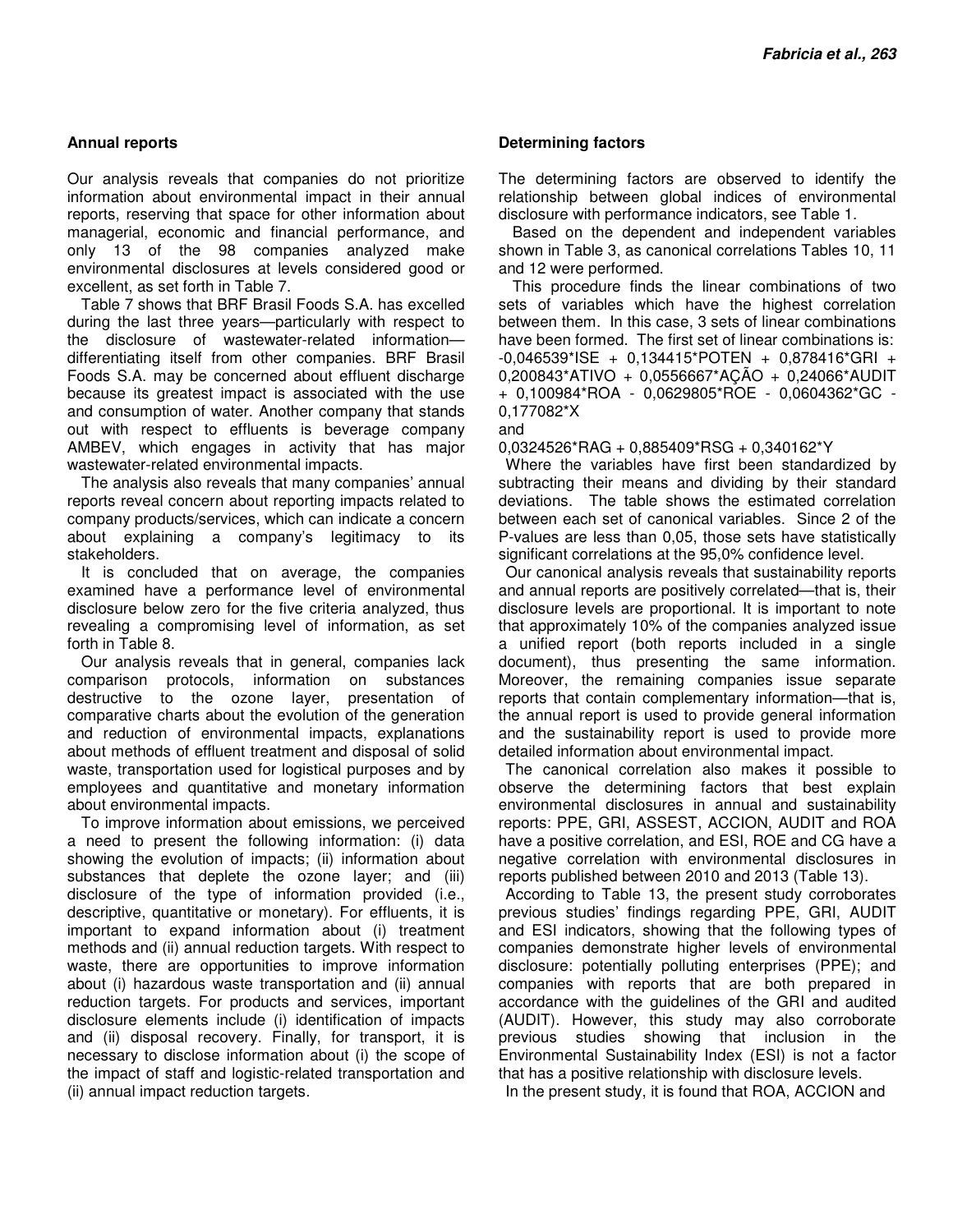ASSET may be related to level of environmental disclosure because the canonical correlation between the level of disclosure and these indicators is positive. However, it is worth noting that although relevant to this study, until now there has been no consensus in the literature that indicators of profitability, share and asset values affect investments into and expenditures on the environment and their respective disclosures, as previously reported by Grzebieluckas, Campos and Selig (2007).

Finally, we highlight the determining factor related to CG, which in this study does not correlate with environmental disclosure. This result suggests that level of disclosure is not influenced by CG or vice versa; moreover, it does not corroborate previous research by Iatridis (2013), Rupley et al. (2012), Mallin (2013), Meng et al. (2013) and Peters and Romi (2013). It is worth noting that in the present study, the only aspect considered is whether a company is listed or not in the CG Index of the São Paulo Stock Exchange (BM&FBOVESPA), whereas previous studies consider the influence of different CG aspects, such as board size, board independence, CEO duality, the existence of an audit committee and ownership concentration. Therefore, we conclude that it is important to consider the fact that CG does not cause a particular company to improve its disclosure. Thus, to affirm or refute the influence of CG on level of environmental disclosure, it is essential to consider CG's various aspects.

## **CONCLUSION**

The present study aims to identify the factors that determine the level of environmental disclosure by Brazilian companies from different economic sectors listed on the stock exchange, using a sample of the 98 companies that compose the IBRX-100 index and analyzing their sustainability and annual reports from 2010-2012.

We analyzed our results to identify the sampled companies' levels of disclosure of information about emissions, effluents, waste, products/services and transport in their annual and sustainability reports.

After determining the companies' disclosure levels, a canonical correlation analysis was performed on the level of environmental disclosure, using environmental, legitimacy and economic performance indicators to identify the factors that determine disclosure.

The analysis of disclosure level was performed in four stages: (i) type of information provided; (ii) type of report used to provide information; (iii) environmental disclosure index; the (iv) correlation of environmental disclosure findings with indicators related to internal and external factors.

First, we checked the disclosed items contained in the annual and sustainability reports of the 98 analyzed

companies. As noted in the literature review, the theme of environmental disclosure is evolving such that in the 1990s, analyses of environmental information were primarily related to management, commitment and legal aspects whereas, beginning in the 2010s, environmental performance aspects (i.e., impacts and consumption of natural resources) have become more recurrent research themes.

Although the scientific community has demonstrated the importance of several aspects that must be disclosed by companies, disclosure levels are still low. Our findings show that approximately 70% of companies did not published a sustainability report over three consecutive years. Observing the indicators that reveal the impacts related to emissions, effluents, waste, products/services and transport, we find that approximately 80% of companies have low disclosure levels that we deemed compromising. We observe an absence of information about transportation and a low level of information on the amount of liquid effluents discharged, generated waste, waste treatment, percentage reduction in emissions, effluents and waste, and monetary data on environmental expenditures and investments related to impacts. The best disclosure levels are those related to products/services and waste and greenhouse gas emissions.

It is observed, then, that aspects such as emissions and waste, discussed at global meetings such as Stockholm (2011) and Rio+20 (2012), have gained prominence in company reports, reinforcing the view that society exerts influence on environmental disclosures via social pressures, thus prompting companies to improve their reports to meet the demands.

Therefore, as already stated by Sardinha, Reijnders and Antunes (2011), Skouloudis, Evanginos and Kourmousis (2010), Sobhani, Amran and Zainuddin (2012) and Lodhia (2012), our study reveals a low percentage of companies that use specific reports to disclose environmental information. This may be because the publication of a sustainability report is not mandatory, or it may be evidence of an absence of management control mechanisms for producing this information.

It is also noted that these 98 Brazilian companies show a correlation between the two reports, revealing that the companies that issue annual and sustainability reports are consistent in their disclosures, only differentiating between the level of detailed information in each report, where the sustainability report allows more detail and depth than the annual report.

Finally, it is concluded that for the studied sample of 98 Brazilian companies, aspects related to environmental performance (PPE and GRI), legitimacy (AUDIT) and economic performance (ACCION, ASSEST and ROA), may influence or be positively related to the level of environmental disclosure, but the same does not occur with the ESI, CG and ROE indicators.

For future research, it is important to do the following: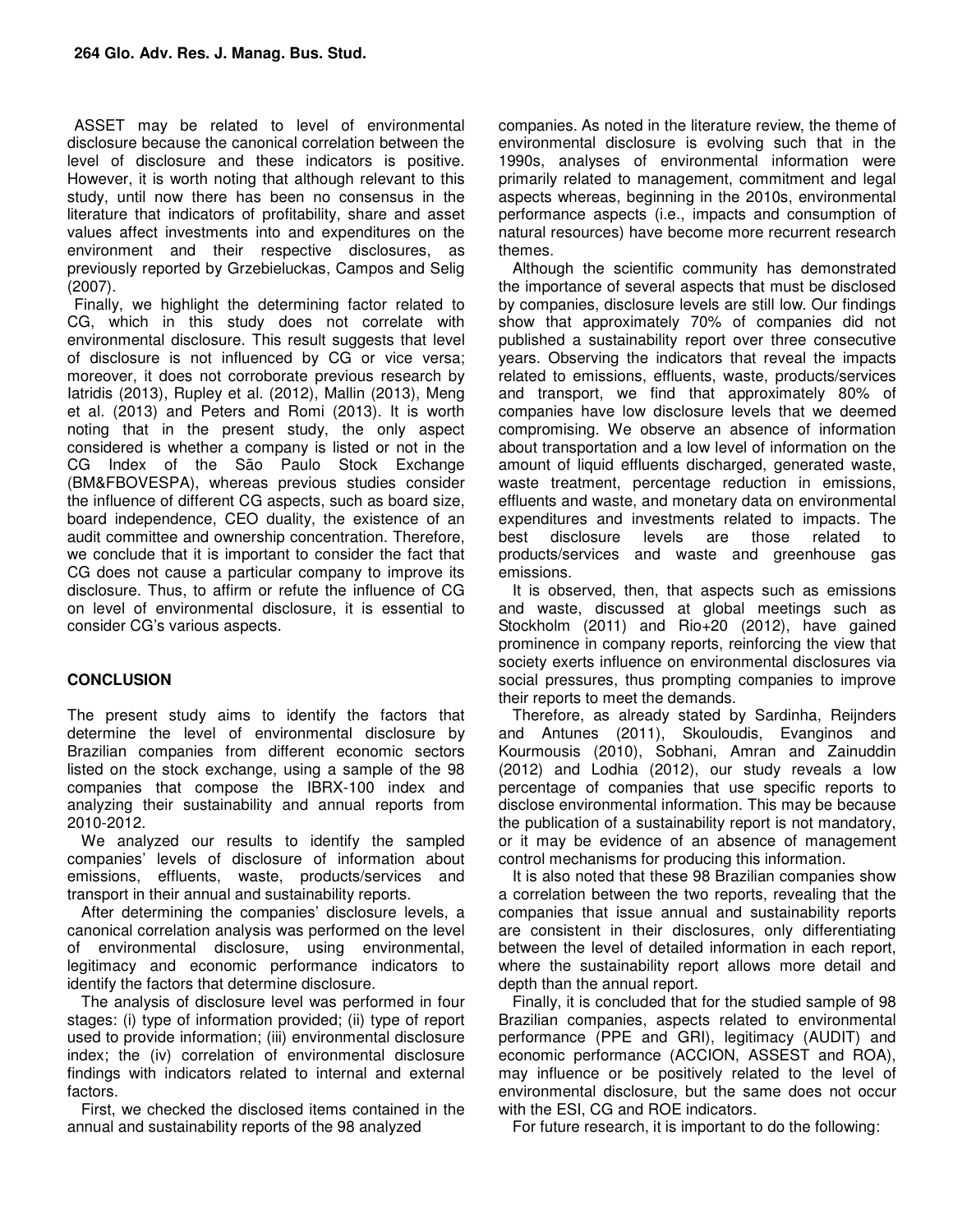(i) expand the sample to compare Brazilian companies with international companies; (ii) analyze how CG aspects can affect or determine environmental disclosure levels; and (iii) question company executives about the reasons that lead to the disclosure (or lack thereof) of information on environmental aspects and impacts.

#### **REFERENCES**

- Ahmad NNN, and Haraf ASA (2013). "Environmental disclosures of Malaysian property development companies: Towards legitimacy or accountability?" Social Responsibility Journal 9(2): 241-258.
- Ahmad NNN, and Mohamad NA (2013). "Environmental Disclosures by the Malaysian Construction Sector: Exploring Extent and Quality." Corporate Social Responsibility and Environmental Management.
- Albertini E (2013). "A Descriptive Analysis of Environmental Disclosure: A Longitudinal Study of French Companies." Journal of Business Ethics: 1-22.
- Alnaimi HA, Hossain M. Momin MA (2012). "Corporate social responsibility reporting in Qatar: A descriptive analysis." Social Responsibility Journal 8(4): 511-526. (No texto não esta com et al)
- Anderson TW (2002). An Introduction to multivariate analysis. New York: John Wiley, 2002.
- Andrikopoulos A, and Kriklani N (2013). "Environmental Disclosure and Financial Characteristics of the Firm: The Case of Denmark." Corporate Social Responsibility and Environmental Management 20(1): 55-64.
- Ashcroft PA (2012). "Extent of environmental disclosure of U.S. and Canadian firms by annual report location." Advances in Accounting 28(2): 279-292.
- Bae H (2012). "Reducing Environmental Risks by Information Disclosure: Evidence in Residential Lead Paint Disclosure Rule." Journal of Policy Analysis & Management 31(2): 404-431.
- Barros CLM, and da Silva Monteiro SM (2012). Determinant factors of mandatory environmental reporting: The case of portuguese primary metal and steel industry. 286: 123-147.
- BM&FBOVESPA (2014). "Empresas 2011. Disponívelem: www.bovespa.com.br Acesso em: 13 mar. 2014..
- Bouten L, Everaert P, Roberts RW (2012). "How a Two-Step Approach Discloses Different Determinants of Voluntary Social and Environmental Reporting." Journal of Business Finance and Accounting 39(5-6): 567-605.
- Bowrin AR (2013). "Corporate social and environmental reporting in the Caribbean." Social Responsibility Journal 9(2): 259-280.
- Chen JC, Cho CH, Patten DM (2013). "Initiating Disclosure of Environmental Liability Information: An Empirical Analysis of Firm Choice." Journal of Business Ethics: 1-12.
- Cho CH, Michelon G, Patten DM (2012). "Impression management in sustainability reports: An empirical investigation of the use of graphs." Accounting and the Public Interest 12(1): 16-37.
- Christofi A, Christofi P, Sisaye S (2012). "Corporate sustainability: Historical development and reporting practices." Management Research Review 35(2): 157-172.
- Clarkson PM, Fang X, Li Y, Richardson G (2013). "The relevance of environmental disclosures: Are such disclosures incrementally informative?" Journal of Accounting and Public Policy 32(5): 410-431.
- Cormier D, and Magnan M (2013). "The Economic Relevance of Environmental Disclosure and its Impact on Corporate Legitimacy: An Empirical Investigation." Business Strategy and the Environment.Published online in Wiley Online Library, (wileyonlinelibrary.com) DOI: 10.1002/bse.1829.
- Cormier D, Gordon IM, Magman M (2004). "Corporate environmental disclosure: contrasting management's perceptions with reality", Journal of Business Ethics, 49(2): 143-165. (No texto não esta com et al)
- Deegan C, Rankin M (1997), "The materiality of environmental information to users of annual reports", Accounting, Auditing and Accountability Journal, 10(4): 562-583.
- Djajadikerta HG, Trireksani T (2012). "Corporate social and environmental disclosure by Indonesian listed companies on their corporate web sites." Journal of Applied Accounting Research 13(1): 21-36.
- Dragomir VD (2012). "The disclosure of industrial greenhouse gas emissions: A critical assessment of corporate sustainability reports." Journal of Cleaner Production 29-30: 222-237.
- Du X, Jian W, Zeng Q, Du Y (2013). "Corporate Environmental Responsibility in Polluting Industries: Does Religion Matter?" Journal of Business Ethics: 1-23.
- Dusek J, Fukuda Y (2012). "New perspective in corporate environmental targets reporting." International Journal of Automation Technology 6(3): 338-344.
- Freedman M, and Patten DM (2004). "Evidence on the pernicious effect of financial report environmental disclosure", Accounting Forum, 28(1): 27-41.
- Freedman M, Stagliano AJ (2008). "Environmental disclosures: electric utilities and Phase 2 of the Clean Air Act", Critical Perspectives on Accounting, 19(4): 466-486.
- Galani D, Gravas E, Stavropoulos A (2012). "Company Characteristics and Environmental Policy." Business Strategy and the Environment 21(4): 236-247.
- Gray R, Javad M, Power DM, Sinclair C (2001). "Donald. Social and Environmental Disclosure and Corporate Characteristics: A Research Note and Extension", Journal of Business Finance and Accounting, 28(3-4): 327–356.
- Grzebieluckas C, Campo LMS, Selig PM (2007). As Empresas com Certificação ISO 14001 são mais Rentáveis?: Uma Abordagem em Companhias Abertas no Brasil. In: IX ENGEMA - Encontro Nacional Sobre Gestão Empresarial E Meio Ambiente. Anais... Curitiba.
- Harte G, and Owen D (1991). "Environmental Disclosure in the AnnualReports of British Companies: A Research Note". Accounting,Auditing and Accountability Journal, 4(3), 51-61.(Falta, páginas)doi10.1108/09513579110144442
- Hassan A, Ibrahim E (2012). "Corporate Environmental Information Disclosure: Factors Influencing Companies' Success in Attaining Environmental Awards." Corporate Social Responsibility and Environmental Management 19(1): 32-46.
- Hasseldine J, Salama AI, Toms JS (2005). "Quantity versus quality: the impact of environmental disclosures on the reputations of UK Plcs", The British Accounting Review, 37(2): 231-248.
- Husser J, André JM, Barbat G, Lespinet-Najab V (2012). "CSR and sustainable development: Are the concepts compatible?" Management of Environmental Quality 23(6): 658-672.
- Iatridis GE (2013). "Environmental disclosure quality: Evidence on environmental performance, corporate governance and value relevance." Emerging Markets Review 14(1): 55-75.
- Kosztrzepa RO (2004) "Evidenciação dos Eventos Relacionados com o Meio Ambiente: Um Estudo Em Indústrias Químicas". Dissertação de Mestrado do Curso de Ciências Contábeis da Universidade do Vale do Rio Sinos. São Leopoldo.
- Krespi NT, Utzig MJS, Dallabona LF., Scarpin JE (2012). "Disclosure of information environmental analysis under the social aspect of companies listed on ISE." Custos e Agronegocio 8(4): 147-170.
- Kuo L, and Chen VYJ (2013). "Is environmental disclosure an effective strategy on establishment of environmental legitimacy for organization?" Management Decision 51(7): 1462-1487.
- Kuo L, Yeh CC, Yu HC (2012). "Disclosure of Corporate Social Responsibility and Environmental Management: Evidence from China." Corporate Social Responsibility and Environmental Management 19(5): 273-287.
- Liu X, and Anbumozhi V (2009). "Determinant factors of corporate environmental information disclosure: an empirical study of Chinese listed companies", Journal of Cleaner Production, 17(6): 593-600.
- Lock I, Seele P (2013). "Analyzing Sector-Specific CSR Reporting: Social and Environmental Disclosure to Investors in the Chemicals and Banking and Insurance Industry." Corporate Social Responsibility and Environmental Management.
- Lodhia S, Jacobs K (2013). "The practice turn in environmental reporting: A study into current practices in two Australian commonwealth departments." Accounting, Auditing and Accountability Journal 26(4): 595-615.